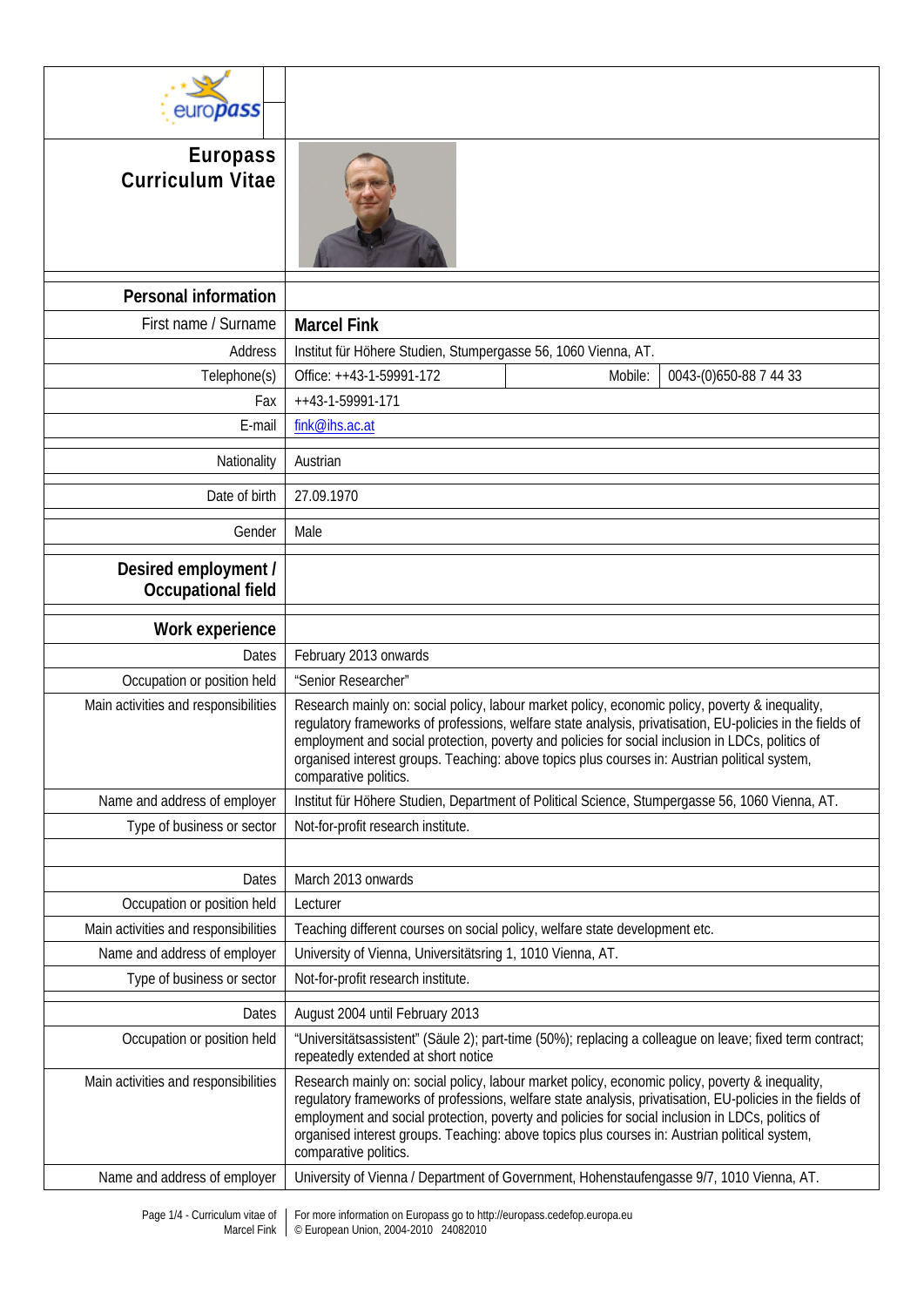| Type of business or sector                                        | University                                                                                                                                                                                                                                                                                                              |  |  |  |  |
|-------------------------------------------------------------------|-------------------------------------------------------------------------------------------------------------------------------------------------------------------------------------------------------------------------------------------------------------------------------------------------------------------------|--|--|--|--|
| Dates                                                             | January 2012 onwards                                                                                                                                                                                                                                                                                                    |  |  |  |  |
| Occupation or position held                                       | Lecturer                                                                                                                                                                                                                                                                                                                |  |  |  |  |
| Main activities and responsibilities                              | <b>Teaching Comparative Social Policy</b>                                                                                                                                                                                                                                                                               |  |  |  |  |
| Name and address of employer                                      | MCI Management Center Innsbruck / Department of Social Work                                                                                                                                                                                                                                                             |  |  |  |  |
| Type of business or sector                                        | University of Applied Sciences                                                                                                                                                                                                                                                                                          |  |  |  |  |
| Dates                                                             | October 2007 onwards                                                                                                                                                                                                                                                                                                    |  |  |  |  |
| Occupation or position held                                       | "Adjunct Professor" (lecturer)                                                                                                                                                                                                                                                                                          |  |  |  |  |
| Main activities and responsibilities                              | Teaching: Comparative Politics (incl. political system of the EU).                                                                                                                                                                                                                                                      |  |  |  |  |
| Name and address of employer                                      | Webster University, Vienna Campus, Berchtoldgasse 1<br>1220 Vienna, AT.                                                                                                                                                                                                                                                 |  |  |  |  |
| Type of business or sector                                        | University                                                                                                                                                                                                                                                                                                              |  |  |  |  |
| Dates                                                             | January 2002 onwards                                                                                                                                                                                                                                                                                                    |  |  |  |  |
| Occupation or position held                                       | Self-employed independent researcher (part-time)                                                                                                                                                                                                                                                                        |  |  |  |  |
| Main activities and responsibilities                              | Third party-funded research mainly on: social policy, labour market policy, economic policy, poverty &<br>inequality, regulatory frameworks of professions, welfare state analysis, privatisation, EU-policies in<br>the fields of employment and social protection, poverty and policies for social inclusion in LDCs. |  |  |  |  |
| Name and address of employer                                      | Self-employed                                                                                                                                                                                                                                                                                                           |  |  |  |  |
| Type of business or sector                                        | Social research (self-employed)                                                                                                                                                                                                                                                                                         |  |  |  |  |
| Dates                                                             | October 1998 - August 2004                                                                                                                                                                                                                                                                                              |  |  |  |  |
| Occupation or position held                                       | "Vertragsasssistent"; mixed full time/part-time; replacing a colleague on leave; fixed term contract;<br>repeatedly extended at short notice                                                                                                                                                                            |  |  |  |  |
| Main activities and responsibilities                              | Research mainly on: social policy, labour market policy, economic policy, regulatory frameworks of<br>professions, welfare state analysis, privatisation. Teaching: above topics plus courses in: Austrian<br>political system, comparative politics.                                                                   |  |  |  |  |
| Name and address of employer                                      | University of Vienna / Department of Government, Hohenstaufengasse 9/7, 1010 Vienna                                                                                                                                                                                                                                     |  |  |  |  |
| Type of business or sector                                        | University                                                                                                                                                                                                                                                                                                              |  |  |  |  |
| Dates                                                             | October 1997 - October 1998                                                                                                                                                                                                                                                                                             |  |  |  |  |
| Occupation or position held                                       | Research Assistant; fixed term contract                                                                                                                                                                                                                                                                                 |  |  |  |  |
| Main activities and responsibilities                              | Research mainly on: regulatory frameworks of professions.                                                                                                                                                                                                                                                               |  |  |  |  |
| Name and address of employer                                      | Institut für Höhere Studien, Stumpergasse 56, 1060 Vienna.                                                                                                                                                                                                                                                              |  |  |  |  |
| Type of business or sector                                        | Not-for-profit research institute.                                                                                                                                                                                                                                                                                      |  |  |  |  |
| Dates                                                             | October 1996 - October 1997                                                                                                                                                                                                                                                                                             |  |  |  |  |
| Occupation or position held                                       | Research Assistant; fixed term contract                                                                                                                                                                                                                                                                                 |  |  |  |  |
| Main activities and responsibilities                              | Research mainly on: atypical employment, social policy.                                                                                                                                                                                                                                                                 |  |  |  |  |
| Name and address of employer                                      | University of Vienna / Department of Government, Hohenstaufengasse 9/7, 1010 Vienna                                                                                                                                                                                                                                     |  |  |  |  |
| Type of business or sector                                        | University                                                                                                                                                                                                                                                                                                              |  |  |  |  |
| <b>Education and training</b>                                     |                                                                                                                                                                                                                                                                                                                         |  |  |  |  |
| Dates                                                             | 1996-2002                                                                                                                                                                                                                                                                                                               |  |  |  |  |
| Title of qualification awarded                                    | Dr. (Political Science)                                                                                                                                                                                                                                                                                                 |  |  |  |  |
| Principal subjects/occupational skills<br>covered                 | Political Science: Comparative analysis of labour market and social policy.                                                                                                                                                                                                                                             |  |  |  |  |
| Name and type of organisation<br>providing education and training | University of Vienna, Austria.                                                                                                                                                                                                                                                                                          |  |  |  |  |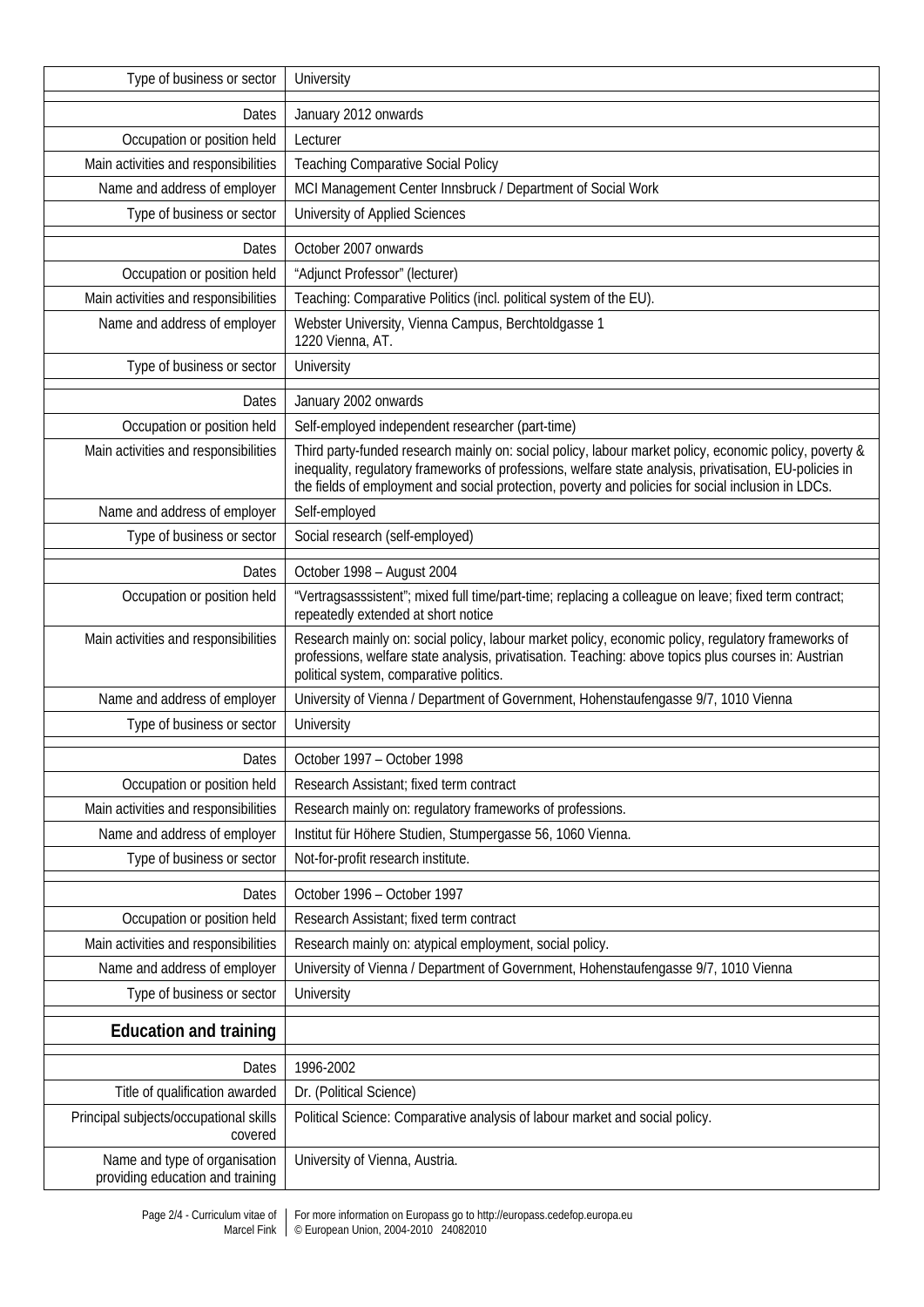| Level in national or international<br>classification              | <b>ISCED 6</b>                                                                       |
|-------------------------------------------------------------------|--------------------------------------------------------------------------------------|
|                                                                   |                                                                                      |
| Dates                                                             | 1990-1996                                                                            |
| Title of qualification awarded                                    | Mag. (Political Science)                                                             |
| Principal subjects/occupational skills<br>covered                 | Political science, sociology, modern history, journalism and communication sciences. |
| Name and type of organisation<br>providing education and training | University of Vienna, Austria.                                                       |
| Level in national or international<br>classification              | ISCED <sub>5</sub>                                                                   |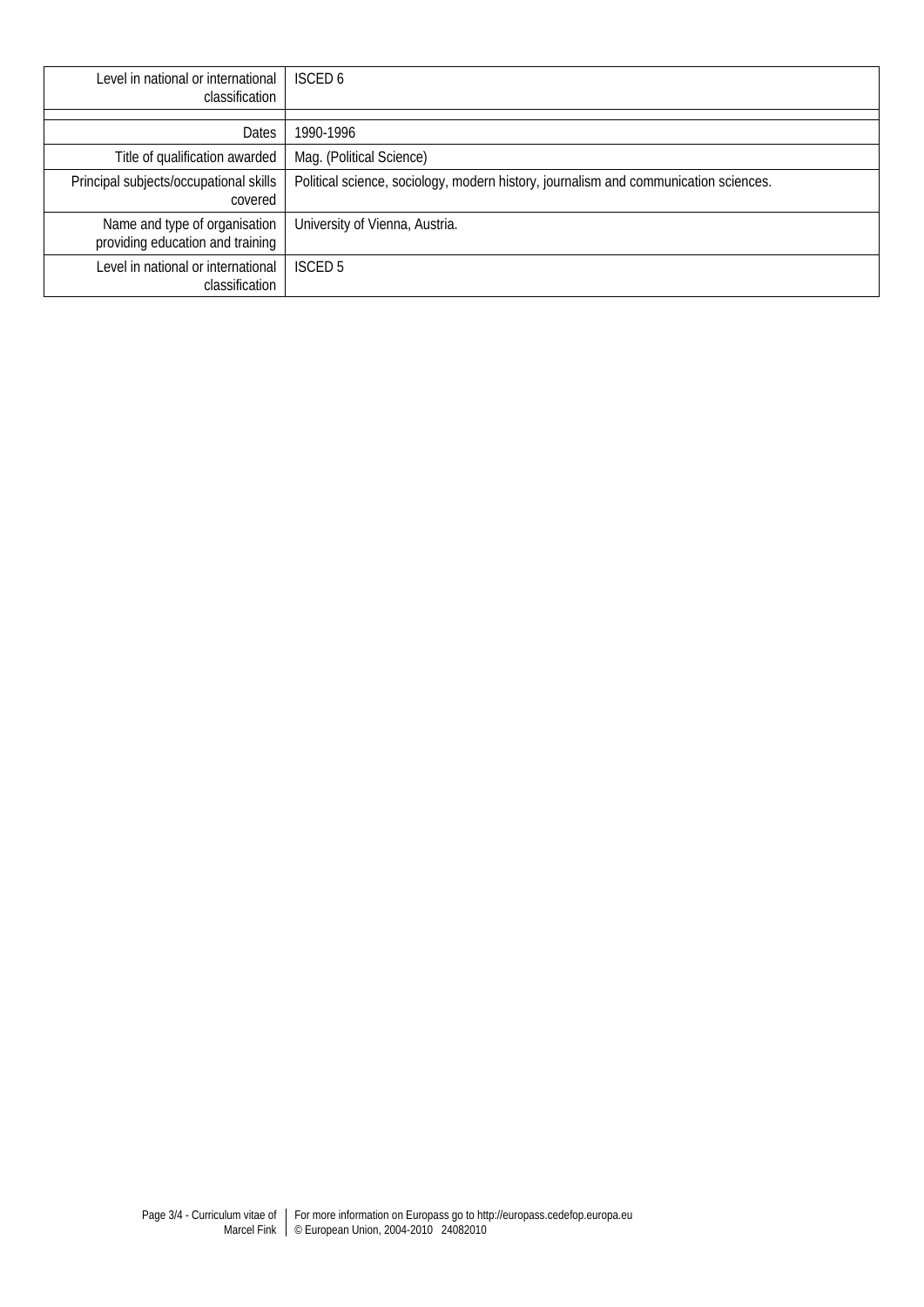| Personal skills and<br>competences       |                                                                                                                                                                                                                                                                                                                                                                                                                                                                                                                                                                                                                                                                                                                                                                                                                                                                                                                                                                                                                                                                                                                                                                                                                                                                                                            |                |                    |                   |         |  |  |
|------------------------------------------|------------------------------------------------------------------------------------------------------------------------------------------------------------------------------------------------------------------------------------------------------------------------------------------------------------------------------------------------------------------------------------------------------------------------------------------------------------------------------------------------------------------------------------------------------------------------------------------------------------------------------------------------------------------------------------------------------------------------------------------------------------------------------------------------------------------------------------------------------------------------------------------------------------------------------------------------------------------------------------------------------------------------------------------------------------------------------------------------------------------------------------------------------------------------------------------------------------------------------------------------------------------------------------------------------------|----------------|--------------------|-------------------|---------|--|--|
| Mother tongue                            | German                                                                                                                                                                                                                                                                                                                                                                                                                                                                                                                                                                                                                                                                                                                                                                                                                                                                                                                                                                                                                                                                                                                                                                                                                                                                                                     |                |                    |                   |         |  |  |
| Other language(s)                        |                                                                                                                                                                                                                                                                                                                                                                                                                                                                                                                                                                                                                                                                                                                                                                                                                                                                                                                                                                                                                                                                                                                                                                                                                                                                                                            |                |                    |                   |         |  |  |
| Self-assessment                          |                                                                                                                                                                                                                                                                                                                                                                                                                                                                                                                                                                                                                                                                                                                                                                                                                                                                                                                                                                                                                                                                                                                                                                                                                                                                                                            | Understanding  |                    | Speaking          | Writing |  |  |
| European level (*)                       | Listening                                                                                                                                                                                                                                                                                                                                                                                                                                                                                                                                                                                                                                                                                                                                                                                                                                                                                                                                                                                                                                                                                                                                                                                                                                                                                                  | Reading        | Spoken interaction | Spoken production |         |  |  |
| English                                  | C <sub>1</sub>                                                                                                                                                                                                                                                                                                                                                                                                                                                                                                                                                                                                                                                                                                                                                                                                                                                                                                                                                                                                                                                                                                                                                                                                                                                                                             | C1             | C1                 | C1                | C1      |  |  |
| French                                   | B <sub>2</sub>                                                                                                                                                                                                                                                                                                                                                                                                                                                                                                                                                                                                                                                                                                                                                                                                                                                                                                                                                                                                                                                                                                                                                                                                                                                                                             | B <sub>2</sub> | B <sub>1</sub>     | B <sub>1</sub>    | A2      |  |  |
| <b>Turkish</b>                           | A1                                                                                                                                                                                                                                                                                                                                                                                                                                                                                                                                                                                                                                                                                                                                                                                                                                                                                                                                                                                                                                                                                                                                                                                                                                                                                                         | A1             | A1                 | A <sub>1</sub>    | A1      |  |  |
|                                          | (*) Common European Framework of Reference for Languages                                                                                                                                                                                                                                                                                                                                                                                                                                                                                                                                                                                                                                                                                                                                                                                                                                                                                                                                                                                                                                                                                                                                                                                                                                                   |                |                    |                   |         |  |  |
| Social skills and competences            | Repeated member (and head) of national and international inter-disciplinary research teams; strong<br>record in applied research, working on behalf of a wide variety of different customers (European<br>Commission, national governmental organisations, interest organisations etc.).<br>Strong record of teaching at different levels and Institutions: University, University of Applied<br>Sciences, adult education (both autonomous and in teams).                                                                                                                                                                                                                                                                                                                                                                                                                                                                                                                                                                                                                                                                                                                                                                                                                                                 |                |                    |                   |         |  |  |
| Organisational skills and<br>competences | Strong record in organising inter-disciplinary research cooperation (managing research teams,<br>organising workshops etc.).<br>Substantial experience in organising study programs and syllabi in University education.<br>Considerable experience in raising funds for third-party financed research projects.                                                                                                                                                                                                                                                                                                                                                                                                                                                                                                                                                                                                                                                                                                                                                                                                                                                                                                                                                                                           |                |                    |                   |         |  |  |
| Technical skills and competences         | Strong record (overall 15 years of experience) of policy analysis and assessment in social policy<br>$\bullet$<br>and social inclusion, both in academic and applied research.<br>Excellent knowledge and strong research record of the national context regarding social policy,<br>$\bullet$<br>labour market policy and industrial relations, transformation of labour markets and non-standard<br>employment, poverty and social inclusion.<br>Strong record in assessing above mentioned issues as well from an international comparative<br>point of view.<br>Good knowledge of EU-politics and policies in the field of employment, social policy and social<br>inclusion.<br>Strong record and high expertise in applying both qualitative and quantitative research<br>$\bullet$<br>methodology.<br>Considerable experience of acting as a national expert within networks of independent experts<br>$\bullet$<br>for the EC. In particular: Since 2008 AT member in the ASISP network; since 2009 AT member<br>of the EU Network of Independent Experts in Social Inclusion.<br>Strong record in teaching (more than 40 courses overall; both in German and English language)<br>$\bullet$<br>on topics of social policy, welfare state development, social inclusion, comparative politics etc. |                |                    |                   |         |  |  |

Publications and other contributions:

• More than 100 publications.

- More than 90 presentations.
- More than 40 courses held in teaching at Universities and Universities of Applied Science.

⇒ See the attached list of contributions for details.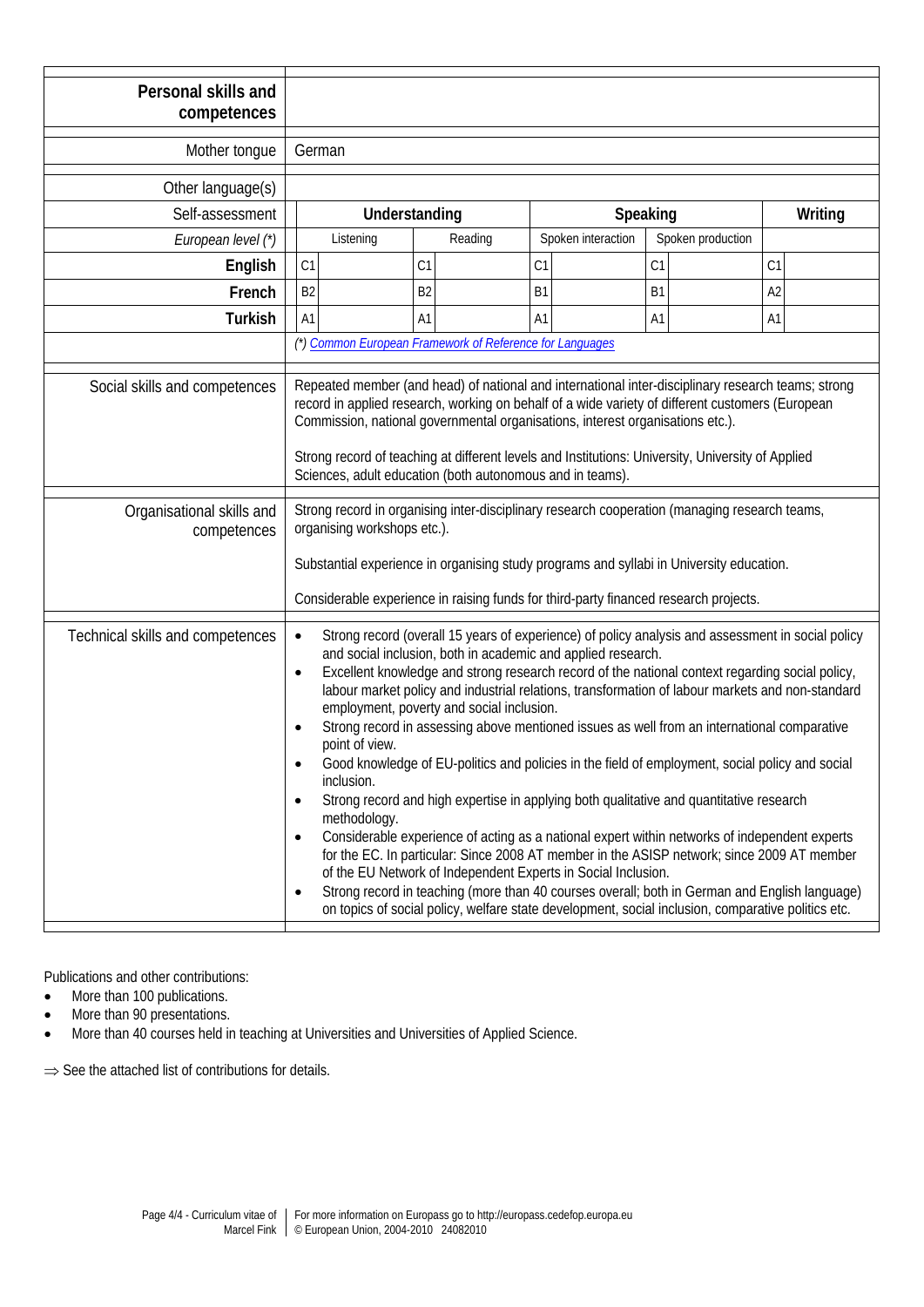Mag. Dr. Marcel Fink

E-Mail: fink@ihs.ac.at Tel. 0043-650-88 7 44 33

# **Individual Contributions**

## **Contents**

| G) Miscellaneous Publications (z.B. Artikel in Zeitung, Broschüre, Elektronische Ressource, |  |
|---------------------------------------------------------------------------------------------|--|
|                                                                                             |  |
|                                                                                             |  |
|                                                                                             |  |
|                                                                                             |  |
| C) Activities in the Context of Scientific Conferences, Workshops, etc. (e.g.               |  |
|                                                                                             |  |

## <span id="page-4-0"></span>**I) Publications**

#### <span id="page-4-1"></span>*A) Books (monographs)*

- 1. (1) Fink, M. (1996). Diploma Thesis: Arbeitsmarktsegemntierung von "Ausländern" in Österreich in Politikwissenschaftlicher Sichtweise, Vienna 1996, unpublished ms.
- 2. (2) Fink, M. (2002). PhD-Thesis: Dezentrale Politik im Problemfeld Arbeitslosigkeit. Bestimmungsfaktoren und Problemlösungspotentiale in den Bereichen Arbeitsmarkt-, Wirtschafts- und Sozialintegration, Vienna 2002, unpublished ms.
- 3. (3) Fink, M, Riesenfelder A., Tálos E., Wetzel, P. (2006). Neue Selbständige in Österreich, Wien/Münster: LIT.

#### <span id="page-4-2"></span>*C) Journal Articles*

- 1. (4) Felderer, B., Fink, M. (1999). Rechts- und wirtschaftsberatende Freie Berufe Eine international vergleichende Skizze der Regulierung, in Wirtschaftspolitische Blätter 4/1999, 310-318.
- 2. (5) Fink, M./Tálos, E. (2000). Atypische Beschäftigung und sozialstaatliche Regelungen, in: Soziale Sicherheit, Nr. 2/2000, 106-119.
- 3. (6) Fink, M. (2000). Atypische Beschäftigung und politische Steuerung im internationalen Vergleich, in: ÖZP, 29(4), 401-416.; [indexed in SSCI].
- 4. (7) Fink, M. /Tálos, E. (2001). Der Österreichische Wohlfahrtsstaat, Entwicklungen und Herausforderungen, in: Dossier 6/2001, S. 6-9.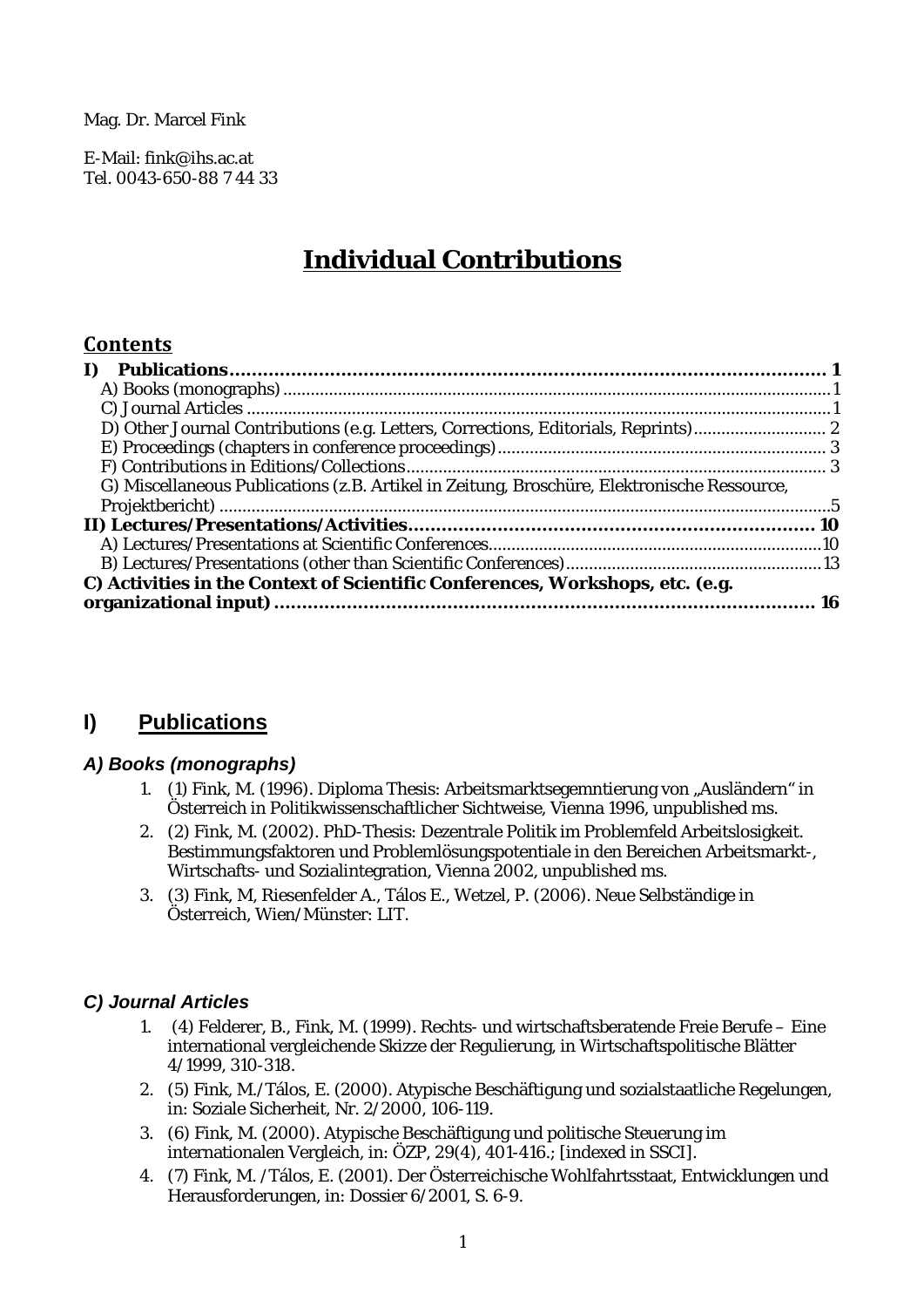- 5. (8) Fink, M., Tálos E. (2002). Der österreichische Wohlfahrtsstaat: Entwicklung und Herausforderungen*,* in: Revue d`Allemagne et Des Pays de Langue Allemande, April-Juin 2002, 215-236.
- 6. (9) Fink, M., Paterson, I. (2002). The European Union: Its Past, Present and Future, in: The West Bengal Political Science Review, Vol. V(1 & 2), 2002, 34-68.
- 7. (10) Fink, M., Riesenfelder, A., Tálos, E. (2003). Schöne neue Arbeitswelt? Geringfügige Beschäftigung und Freie Dienstverhältnisse: Phänomene und Regelungen in Österreich, Deutschland, Großbritannien und Dänemark, in: Zeitschrift für Sozialreform 2/2003, 271-312.
- 8. (11) Fink, M., Tálos E. (2004). Welfare State Retrenchment in Austria: Ignoring the Logic of Blame Avoidance, in: Journal of Societal & Social Policy, Vol 3(1) 2004, 1-21.
- 9. (12) Fink, M. (2004). Wohlfahrtsstaatliche Reformpolitik im Interesse der ArbeitnehmerInnen nach dem "goldenen Zeitalter" des Wohlfahrtsstaates? Die Beispiele Dänemark und Schweden, in: Wirtschafts- und sozialpolitische Zeitschrift (WISO), 3/2004, 21-46.
- 10. (13) Fink, M. & Wetzel P. (2005). Arbeitslosigkeit und Armutsgefährdung bei Jugendlichen, in: Zwei Seiten einer Medaille, Informationen zu Aufrüstung und Sozialabbau, Schulheft 117/2005, 33-45.
- 11. (14) Fink, M. (2006). Wohlfahrtsstaatliche Politik unter Druck: Rahmenbedingungen und Entwicklungslinien der Sozialpolitik in Westeuropa und den postkommunistischen Ländern Mittel- und Osteuropas, in: Ost-West Gegeninformationen, 4/2006, 3-14.
- 12. (15) Fink, M. (2006). Staat-Verbände-Beziehungen im 21. Jahrhundert: Das neokorporatistische Modell am Ende?, in: Wirtschaftspolitische Blätter – Sondernummer 2006, Festschrift 60 Jahre Wirtschaftskammer Österreich, 19-40.
- 13. (16) Fink, M. (2006). Die Inklusions-/Exklusionsmetapher als Konzept für Staatstätigkeitsforschung im Bereich Sozialpolitik?, in: PolitiX 22/2006, 33-37.
- 14. (17) Fink, M. (2007). Soziale Grundrechte in die Verfassung? Eine Geschichte verpasster Chancen und der Verhandlungen hinter verschlossenen Türen, in: Interesse 4/2007, 4-5.
- 15. (18) Fink, M. (2008). Neue Soziale Risiken (NSR) in Österreich: Die aktuelle Wirtschaftskrise als Window of Opportunity zur Reform tradierter Sozialstaatlichkeit?, in: Wirtschafts- und sozialpolitische Zeitschrift (WISO), 3/2009, 95-116.
- 16. (19) Fink, M. (2009). Aktivierung und Workfare in Dänemark: Entwicklung und Implikationen, in: Kurswechsel: Zeitschrift für gesellschafts-, wirtschafts- und umweltpolitische Alternativen, Vol. 4/2009, 57-67.
- 17. (20) Fink, M. (2010). Die Bekämpfung von Armut und Sozialer Ausgrenzung in Österreich vor dem Hintergrund der EUropäischen Strategie zur Sozialen Eingliederung: Eine Zwischenbilanz, in: Kurswechsel: Zeitschrift für gesellschafts-, wirtschafts- und umweltpolitische Alternativen, Vol. 3/2010, 60-76.

## <span id="page-5-0"></span>*D) Other Journal Contributions (e.g. Letters, Corrections, Editorials, Reprints)*

- 1. (21) Book Review: Fink, M. (2003). Nico A. Siegel, Baustelle Sozialpolitik; Konsolidierung und Rückbau im internationalen Vergleich, Frankfurt, New York 2002, in: ÖZP 2003/1; 114-115.
- 2. (22) Book Review: Fink, M. (2003). Henning Tewes/Jonathan Wright (eds.), Liberalism, Ant-Semitism and Democracy. Essays in Honour of Peter Pulzer, Oxford 2001; in: ÖZP 2003/3, 357-358.
- 3. (23) Book Review: Fink, M. (2004). Herbert Obinger/Uwe Wagschaal/Bernhard Kittel (eds.), Politische Ökonomie, Opladen 2003, in: ÖZP 2/2004, 235-236.
- 4. (24) Book Review: Fink, M. (2004). Walter Müller/Stefan Scherrer (eds.), Mehr Risiken Mehr Ungleichheit? Abbau von Wohlfahrtsstaat, Flexibilisierung von Arbeit und die Folgen, Frankfurt, New York, in: ÖZP 3/2004.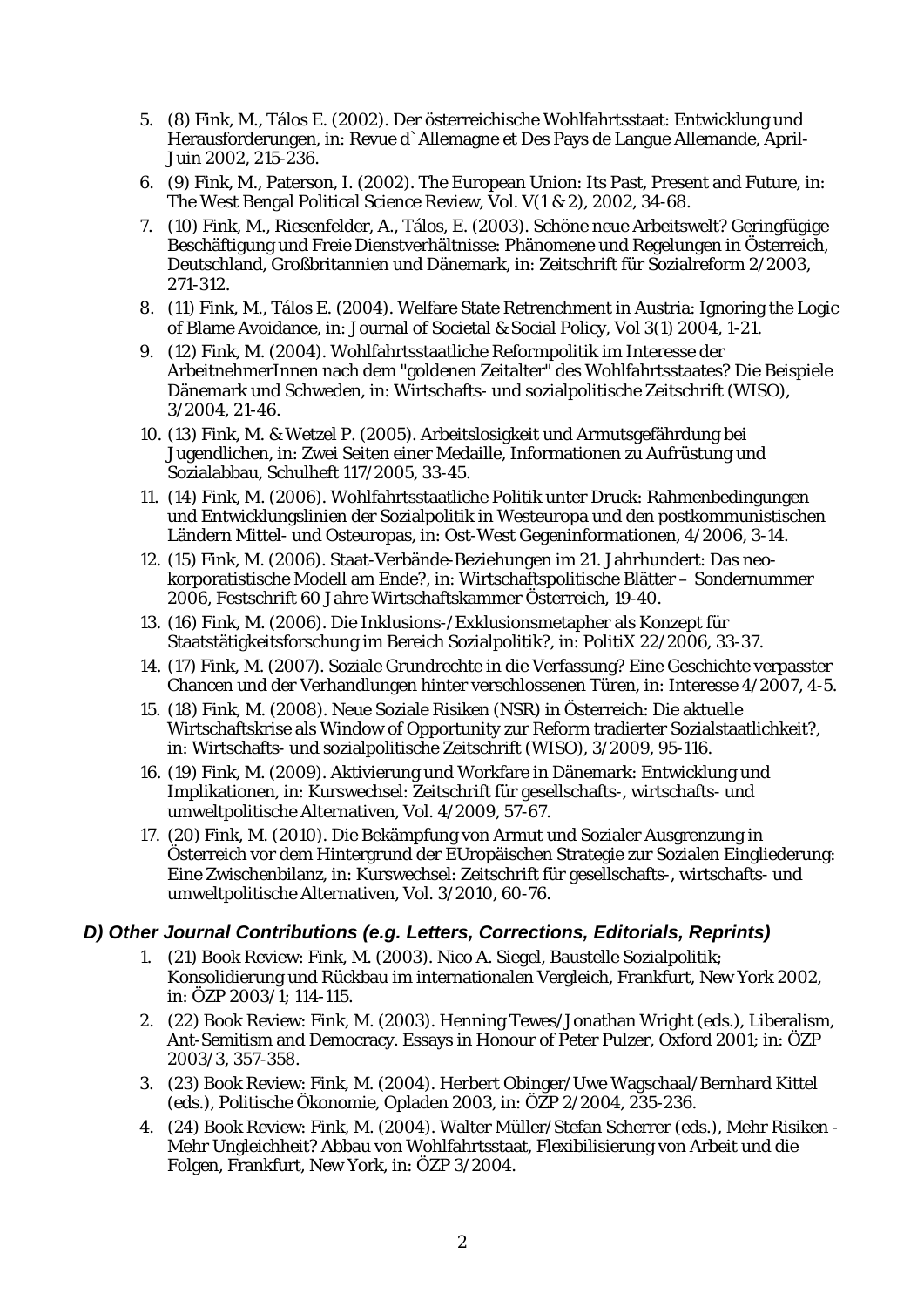- 5. (25) Book Review: Fink, M. (2004). Winfried Fluck/Welf Werner (eds.), Wie viel Ungleichheit verträgt die Demokratie? Armut und Reichtum in den USA, Frankfurt/New York 2003, in: ÖZP 4/2004.
- 6. (26) Book Review: Fink, M. (2006). Giuliano Bonoli/Toshimitsu Shinkawa (eds.), Ageing and Pension Reform Around the World. Evidence from Eleven Countries. Cheltenham et al. 2005, in: [ÖZP 2/2006.](http://www.oezp.at/oezp/online/06_2_ab.htm)
- 7. (27) Book Review: Fink, M. (2008). Anton Pelinka, Demokratie in Indien. Subhas Chandra Bose und das Werden der politischen Kultur, Innsbruck 2005, on: ÖZP 2/2008.
- 8. (28) Book Review: Fink, M. (2013). Bent Greve (ed.), The Routhledge Handbook of the Welfare State, New York et al. 2013, in: ÖZP 2/2013.

## <span id="page-6-0"></span>*E) Proceedings (chapters in conference proceedings)*

- 1. (29) Fink, M. (2001). Zum Spannungsverhältnis aktiver und passiver arbeitsmarktpolitischer Maßnahmen, in Verein zur Verbreitung wissenschaftlicher Kenntnisse (Hg.) Gemeinden im Kampf gegen Arbeitslosigkeit, 7. Österreichisch-Ungarische Konferenz, Szombathely 2001, 109-113.
- 2. (30) Fink, M. (2006). "Felxicurity" as a Concept for Welfare State Reform? Findings from an Examination of Different Welfare State Systems: Austria, Denmark and the UK Compared, in: Josef Melchior (ed.): New Spaces of European Governance, Vienna 2006, 61-108.
- 3. (31) Fink, M. (2007). Aktivierende Arbeitsmarktpolitik in Dänemark, in: U. Filipic (Hg.): Arbeitsmarktpolitik in Europa, Dokumentation der gleichnamigen Tagung vom 14. und 15. November 2005, Wien 2007, 68-76.
- 4. (32) Fink, M. (2008). Armutsfester Arbeitsmarkt. Make Work Pay!, in: BMSK: Bedarfsorientierte Mindestsicherung. Dokumentation der Fachtagung vom 11. Dezember 2007, Wien 2008, 47-55.
- 5. (33) Fink, M. (2011). Die Zukunft von Arbeit und Beschäftigung in Österreich: Sozialwissenschaftliche Debatten, Entwicklungstrends, Herausforderungen und politische Gestaltbarkeit, in: W. Reiter/K. H. Müller (Hg.): Arbeitsmärkte und Aozialsysteme nach der Krise. Österreichisch-Slovenische Arbeitsmarktkonferenz, Edition Echoraum: BMASK, Wien, 77-89.
- 6. (34) Fink, M. (2012). Langzeitpflege und Langzeitpflegepersonal in Österreich, in: Gesellschaft für Versicherungswissenschaft und -gestaltung (GVG) (Hg.): Long-Term Care – der Bedarf an Fachkräften in der Pflege im internationalen Vergleich, Teil II, Dokumentation des GVG-Euroforums in Berlin am 20. Oktober 2011, 35-53.
- 7. (35) Fink, M. (2012). Working poor als Problem sozialpolitischer Steuerung: Herausforderungen, strategische Ansätze und Determinanten politischer Reform(blockad)en, in: W. J. Pfeil/C. Sedmak (Hg.): Arm trotz Erwerbsarbeit. Working Poor in Österreich, Wien: OeGB-Verlag, 87-112.
- 8. (37) Fink, M. (2014). Governance New (?): Problems auf Remodeling Social Benefit Systems (in Times of Economic Turbulences). Austrian and Comparative European Perspectives, in: W. Mazal (ed.): How to Cope With? Social Security in Times of Economic Turbulences, Vienna, forthcoming.

## <span id="page-6-1"></span>*F) Contributions in Editions/Collections*

- 1. (38) Fink, M. (1999). Atypische Beschäftigung in Dänemark, in: E. Tálos. (ed.): Atypische Beschäftigung, internationale Trends und sozialstaatliche Regelungen, Vienna 1999: Manz, 82-111.
- 2. (39) Fink, M. (1999). Regelung atypischer Beschäftigungsverhältnisse auf EU-Gemeinschaftsebene, in: E. Tálos, (ed.): Atypische Beschäftigung, internationale Trends und sozialstaatliche Regelungen, Vienna 1999: Manz, 112-136.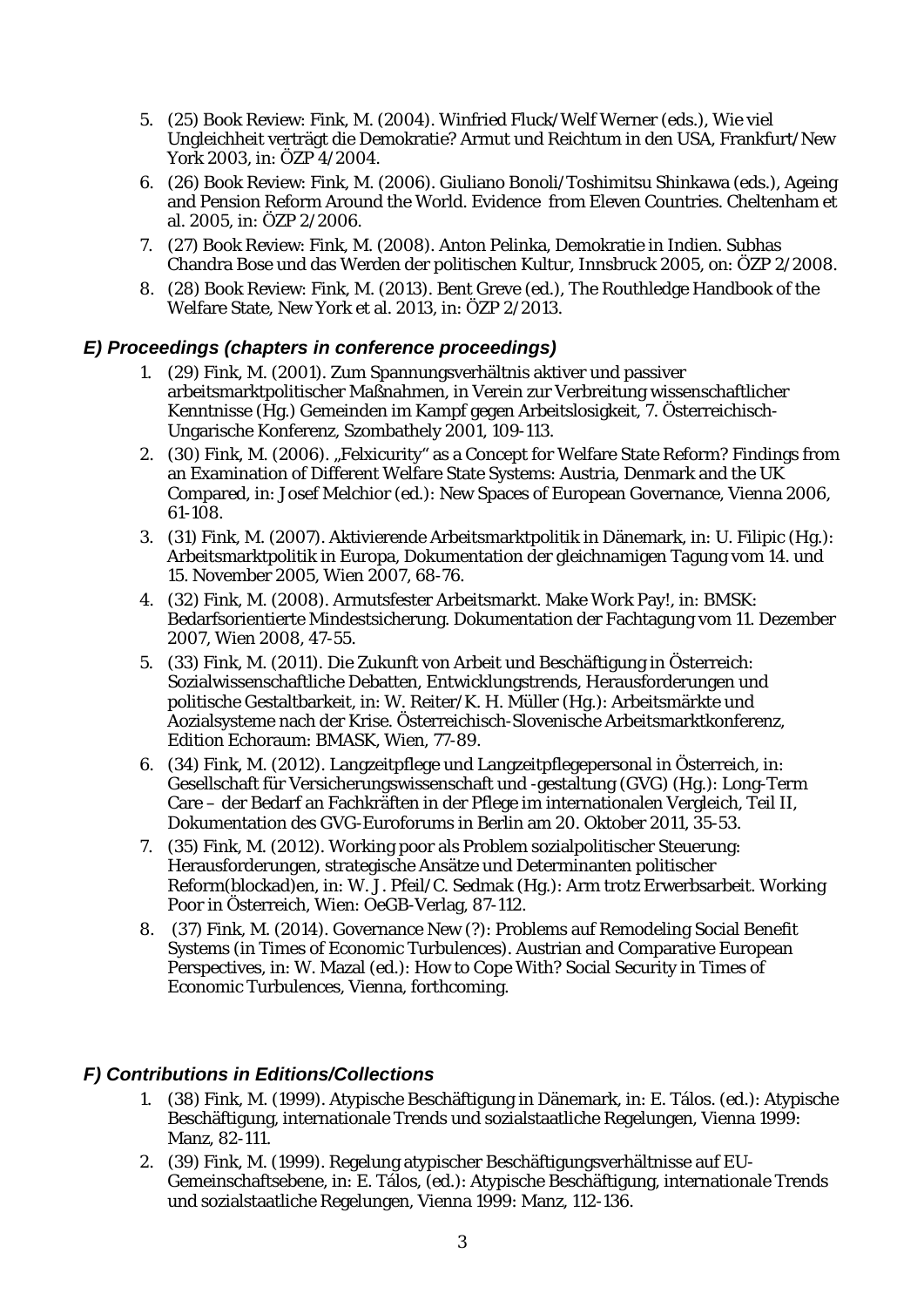- 3. (40) Fink, M. (1999). Atypische Beschäftigung in Portugal, in: E. Tálos (ed.): Atypische Beschäftigung, internationale Trends und sozialstaatliche Regelungen, Vienna 1999: Manz, 285-313.
- 4. (41) Fink, M. (1999). Atypische Beschäftigung in Großbritannien, in: E. Tálos (ed.): Atypische Beschäftigung, internationale Trends und sozialstaatliche Regelungen, Vienna 1999: Manz, 191-190.
- 5. (42) Fink, M. (2003). Sozialstaat und atypische Beschäftigung, in: S. Rosenberger/E. Tálos (eds.), Sozialstaat. Probleme, Herausforderungen, Perspektiven, Vienna 2003; Mandelbaum, 135-149.
- 6. (43) Fink, M., E. Tálos (2003). Sozialpartnerschaft in Österreich: das korporatistische Modell am Ende?, in: S. Jochem/N.A. Siegel (eds.): Konzertierung, Verhandlungsdemokratie und Reformpolitik im Wohlfahrtsstaat, Opladen 2003: Leske & Budrich, 194-231.
- 7. (44) Tálos, E., M. Fink (2003). Alterssicherung: Herausforderungen und Reformvorstellungen, in: R. Neck (ed.): Altern und Alterssicherung aus Wissenschaftlicher Sicht, Frankfurt et al. 2003: Peter Lang, 93-108. (main author: E. Tálos).
- 8. (45) Fink, M., E. Táos (2005). The Welfare State in Austria, in: B. Vivekanandan/ H. Kurian (eds.): Welfare States and the Future, Hampshire/New York 2005: Palbrave Macmillan, 131-150.
- 9. (46) Fink, M., E. Tálos (2005). Flexibilisierung von Erwerbsarbeit Defizite sozialstaatlicher Absicherung. Österreich, Deutschland, Großbritannien und Dänemark im Vergleich, in: M. Kronauer/G. Linne (eds.): Flexicurity. Die Bindung von Sicherheit an Flexibilität, Berlin 2005: Edition Sigma, 385-420.
- 10. (47) Fink, M. (2006). Arbeitsmarkt und Beschäftigungspolitik in Großbritannien und Dänemark: unterschiedliche Pfade zum Erfolg?, in: Christine Stelzer-Orthofer (ed.), Arbeitsmarktpolitik im Aufbruch, Wien 2006: Mandelbaum, 97-135.
- 11. (48) Fink, M. (2006). Unternehmerverbände im politischen System Österreichs, in: H. Dachs et al. (eds.), Politik in Österreich, Das Handbuch, Wien 2006: Manz, 443-461.
- 12. (49) Fink, M. (2006). Zwischen "Beschäftigungsrekord" und "Rekordarbeitslosigkeit": Arbeitsmarkt und Arbeitsmarktpolitik und Schwarz-Blau/Orange, in: E. Tálos (ed.): Schwarz-Blau. Eine Bilanz des "Neu-Regierens", Wien/Münster 2006: LIT, 170-187.
- 13. (50) Fink, M. (2006). Soziale Gerechtigkeit in postindustriellen Wohlfahrtsstaaten, in: M. Rosecker/B. Müller (eds.): Gerechtigkeit. Zwischen allen alles und jedem das seine, Wiener Neustadt 2006: Verein Alltag, 250-262.
- 14. (51) Fink, M. (2007). Die Beziehung von Knowledge und Power in der Sozialpolitik. Eine neue Rolle für Fachexpertise und Politikberatung durch steigenden Reformdruck?, in: E. Fröschl/H. Kramer/E. Kreisky (eds.): Politik Beratung zwischen Affirmation und Kritik, Wien 2007: Braumüller, 139-158.
- 15. (52) Fink, M. (2007). Das "Europäische Sozialmodell": Empirische Realität, politisches Programm oder Legitimationsstrategie, in: F. Wenninger/P. Dvorak/K. Kuffner (eds.): Geschichte macht Herrschaft, Wien 2007: Braumüller, 109-128.
- 16. (53) Fink, M., E. Tálos (2008). Politische Bildung und Arbeitswelt, in: C. Klepp & D. Rippitsch (eds.), 25 Jahre Politische Bildung, Wien 2008: Facultas WUV, 348-359.
- 17. (54) Fink, M., E. Tálos (2008). Arbeitslosigkeit: eine Geißel, die nicht verschwindet, St.Karner/L.Mikoletzky (eds.): Österreich. 90Jahre Republik, Innsbruck 2008: Studienverlag, 229-240.
- 18. (55) Fink, M. (2008). Interessenorganisationen der Unternehmen in Niederösterreich: Entwicklung, Kennzeichen und Interaktionsformen, in: St. Eminger, E. Langthaler (eds.): Niederösterreich im 20. Jahrhundert; Band 1 "Politik", Innsbruck 2008: Studienverlag, 663-687.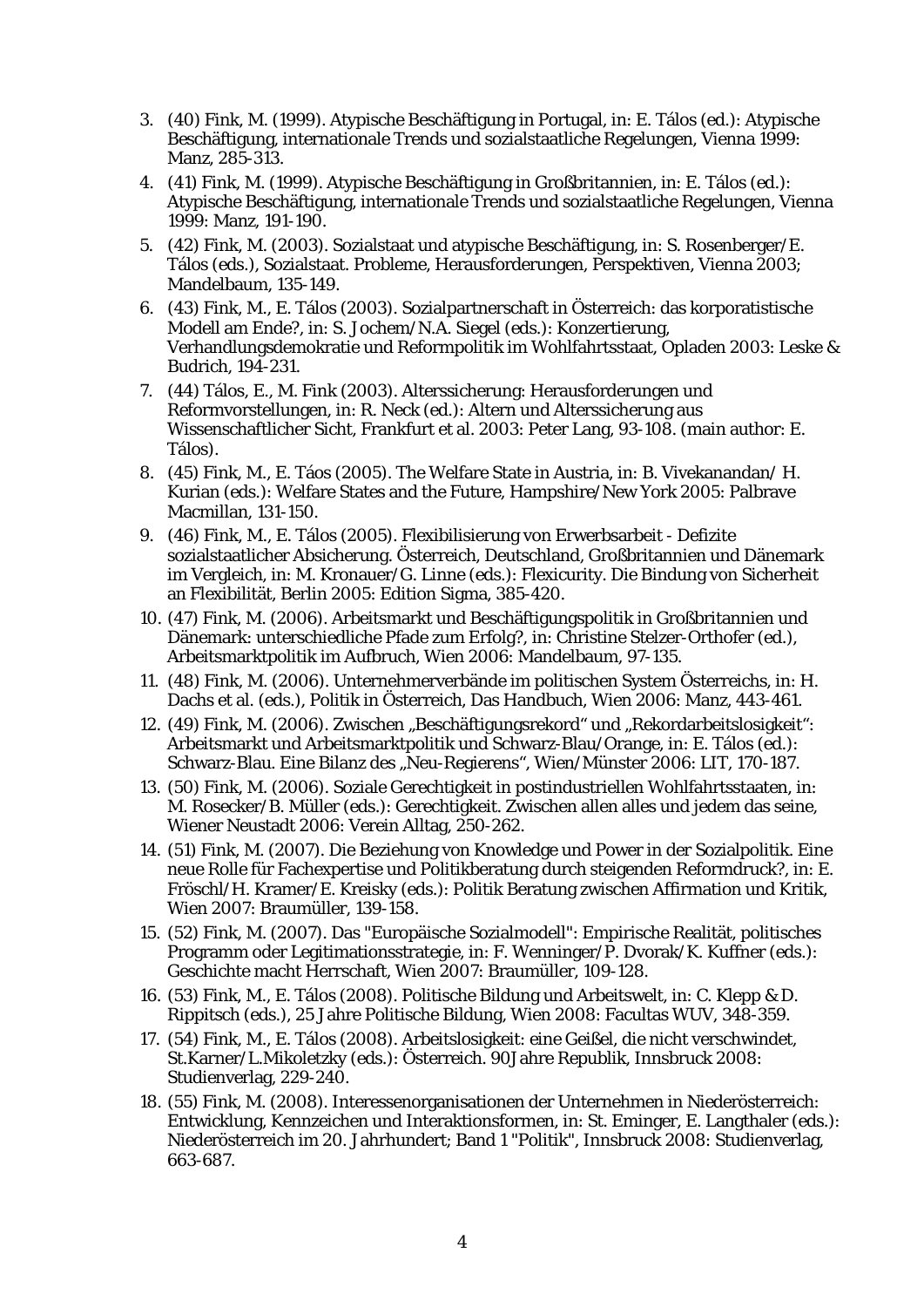- 19. (56) Fink, M. (2009). Arbeitsmarkt. Erwerbslosigkeit, Prekarität (Working Poor) und soziale Ungleichheit/Armut, in: N. Dimmel & K. Heizmann et al. (eds.): Handbuch Armut in Österreich, Innsbruck 2009: Studienverlag, 198-211.
- 20. (57) Fink, M., N. Graf, I. Paterson (2010). Reflexionen zur Positionierung des österreichischen Notariats: Im Hinblick auf Marktregulierung und Konsumentenschutz, in: Österreichische Notariatskammer (ed.): Festschrift Klaus Woschnak, Wien: Manz, 355-403.
- 21. (58) Fink, M. (2011). Working Poor und Bedarfsorientierte Mindestsicherung, in: W. Pfeil/J. Wöss (eds.): Handbuch zur Bedarfsorientierten Mindestsicherung, Wien: ÖGB-Verlag, 145-158.
- 22. (59) Fink, M. (2011). Armutsminderung durch arbeitsmarktpolitische Aktivierung? Konzeptionelle Überlegungen und EUropäische Entwicklungen, in: Chr. Stelzer-Orthofer/J. Weidenholzer (eds.): Aktivierung und Mindestsicherung: Nationale und europäische Strategien gegen Armut und Arbeitslosigkeit, Wien: Mandelbaum, 30-49.
- 23. (60) Fink, M. (2011). Ideas, Institutions and Interest in European and National Reforms of Employment and Social Policy: The Case of Flexicurity, in: I. Eren-Vural (ed.): Coverging Europe. Transformation of Social Policy in the Enlarged European Union and in Turkey, Surrey/Burlington: Ashgate, 117-148.
- 24. (61) Fink, M. (2012). Soziale Sicherheit anders denken: ein integriertes Konzept "Sozialer Kohäsion" als Zielbestimmung umfassender sozialer Sicherung, in: A. Weiss (Hg.): Soziale Frage im Wandel. Probleme und Perspektiven des Sizialstaates und der Arbeitsgesellschaft, Wien: OeGB-Verlag, 107-124.
- 25. (62) Fink, M., M. Krenn (2014). Prekariat und Working Poor: Zum Verhältnis von Erwerbarbeit und sozialer Inklusion in Österreich, in: N. Dimmel et al. (eds.): Handbuch Armut in Österreich, Innsbruck 2014: Studienverlag, forthcoming.
- 26. (63) Fink, M., V. Litschel (2014). Die Gemeinschaftliche Sozialpolitik der Europäischen Union und ihre Relevanz für die österreichische Armutspolitik, in: N. Dimmel et al. (eds.): Handbuch Armut in Österreich, Innsbruck 2014: Studienverlag, forthcoming.

## <span id="page-8-0"></span>*G) Miscellaneous Publications (z.B. Artikel in Zeitung, Broschüre, Elektronische Ressource, Projektbericht)*

#### **Research Reports:**

- 1. (64) Atypische Beschäftigung unter besonderer Berücksichtung von Fraueninteressen: ein internationaler Vergleich, research project commissioned by the Austrian Federal Chancellery, Vienna 1998, (together with several other researchers, project lead: E. Tálos).
- 2. (65) Re-Regulierung der Freien Berufe. Ein Vergleich der Regulierungssysteme der rechts- und wirtschaftsberatenden Freien Berufe in Österreich und drei weiteren europäischen Ländern, research project commissioned by WKÖ, Vienna 1998 (together with I. Paterson et al./IHS).
- 3. (66) Beschäftigungspotentiale der Freien Berufe. Eine komparative Analyse der rechts-, wirtschafts- und technisch beratenden Freien Berufe, research project commissioned by the Austrian Ministry of Finance, Vienna 1998, (together with I. Paterson et al./IHS).
- 4. (67) Notariat 2005. Die Zukunft notarieller Dienstleistungen, research project commissioned by the Austrian Chamber of Notaries, Vienna, 2000, (together with I. Paterson et al./IHS).
- 5. (68) Betreuung behinderter Jugendlicher an der Schnittstelle von Schule und Beruf, research project commissioned by the Austrian Ministry of Education, Salzburg 2000, (together with G. Wetzel/Universität Salzburg & P. Wetzel).
- 6. (69) Atypische Arbeitsverhältnisse: geringfügige Beschäftigung und Freie DienstnehmerInnen, research project commissioned by the Austrian Ministry of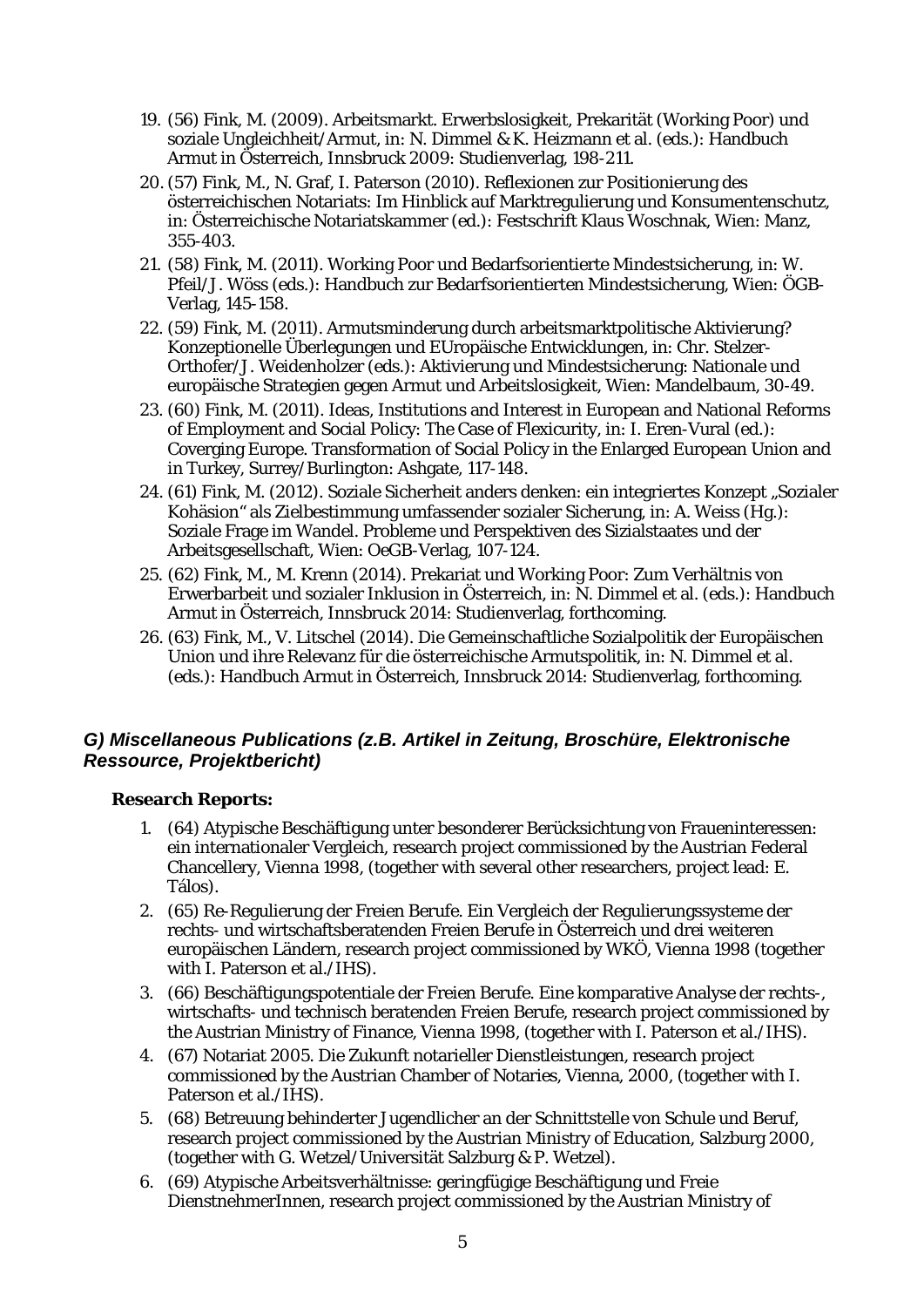Economic and Employment Affairs, Vienna, 2002, (together with E. Tálos and A. Riesenfelder/L&R Sozialforschung).

- 7. (70) Steuerliche Begünstigungen für Spenden im Bereich Soziales und Entwicklungszusammenarbeit, research project commissioned by the Austrian Austrian Ministry of Economic and Employment Affairs and the Austrian Ministry of Foreign and European Affairs, Vienna 2002, (together with H. Kuschej, N. Graf & I. Paterson/IHS).
- 8. (71) Qualifizierte Teilzeitbeschäftigung in Österreich. Bestandsaufnahme und Potentiale, research project commissioned by the Austrian Ministry of Economic and Employment Affairs, Vienna 2003, (together with N. Bergmann & C. Sorger – both L&R Sozialforschung; Chr. Herrmann & I. Mairhuber – both FORBA and N. Graf).
- 9. (72) Economic impact of regulation in the field of liberal professions in different Member States, Study for the European Commission, DG Competition, Vienna 2003 (together with I. Paterson, N. Graf and H. Berrer/IHS; A. Ogus/University of Manchester & J. Merz/University of Lüneburg).
- 10. (73) Mitgliedschaft Österreichs in internationalen Forschungsrelevanten Einrichtungen, Klagenfurt/Vienna 2004, (together with Petra Rodiga-Laßnig/IHS Kärnten et al.).
- 11. (74) Das Europäische Sozialmodell. Grundlagen, Ausgestaltung und Perspektiven, re4earch project comissioned by the austrian Federal Chancellery, Vienna 2005 (together with U. Schuh & B. Felderer/IHS).
- 12. (75) Leiharbeit und Neue Selbständige in Österreich, research project commisioned by the Austrian Ministry of Economic and Employment Affairs, Vienna 2005 (together with A. Riesenfelder & P. Wetzel/both L&R Sozialforschung and E. Tálos).
- 13. (76) Notariatsbefragung 2005, research project commissioned by the Austrian Chamber of Notaries, Vienna 2006, (together with I. Paterson/IHS & Chr. Helmenstein/ESCE).
- 14. (77) Die Österreichische Ratspräsidentschaft: Eine ökonomische Bewertung, rsearch project commissioned by the Austrian Federal Chancellery, Vienna 2006 (together with U. Schuh et al./IHS).
- 15. (78) Conveyancing Services Market, COMP/2006/D3/003, Bremen 2007, on behalf of DG Competition, European Commission (together with Chr. Schmid, ZERP Bremen; St. Sebastian & G. Lee, University of Regensburg & I. Paterson, IHS).
- 16. (78) Review of the Austrian National Strategy Report on Social Protection and Social Inclusion 2008 – 2010 (Pensions / Health and Long-term Care), September 2008, Report to European Commission, DG EMPL, via the ASISP network, 30p.
- 17. (80) Assessment of the Austrian 2008-2010 National Reform Programme with regard to Social Protection, October 2008, Report to European Commission, DG EMPL, via the ASISP network, 25p.
- 18. (81) Annual National Report 2009: Pensions, Health and Long-Term Care: Austria, May 2009, Report to European Commission, DG EMPL, via the ASISP network, 52p.
- *19.* (82) Austria. Minimum Income Schemes. A Study in National Policies, May 2009, Report to the European Commission, DG EMPL, via the European Network of Independent Experts in Social Inclusion (together with P. Grand/IHS), 42p. *As well published as German translation.*
- 20. (83) Assessment of responses to the "Questionnaire to the Member States on Homelessness and Housing Exclusion", September 2009, Report to the European Commission, DG EMPL, via the European Network of Independent Experts in Social Inclusion, 29p.
- 21. (84) Austria. Impact of the economic and financial crisis on poverty and social exclusion, A Study in National Policies, November 2009, Report to the European Commission, DG EMPL, via the European Network of Independent Experts in Social Inclusion, 30p.
- 22. (85) "Armut und sozialer Zusammenhalt: Konzepte, Wahrnehmungen durch 'Betroffene' und Effekte der Wirtschaftskrise", research project comissioned by the Austrian Federal Chancellery, Vienna 2010, (together with A. Pultuar – Univ. Vienna; S. Schelepa & P. Wetzel – L&R Social Research; S. Müllbacher et al. – IHS), 216 p.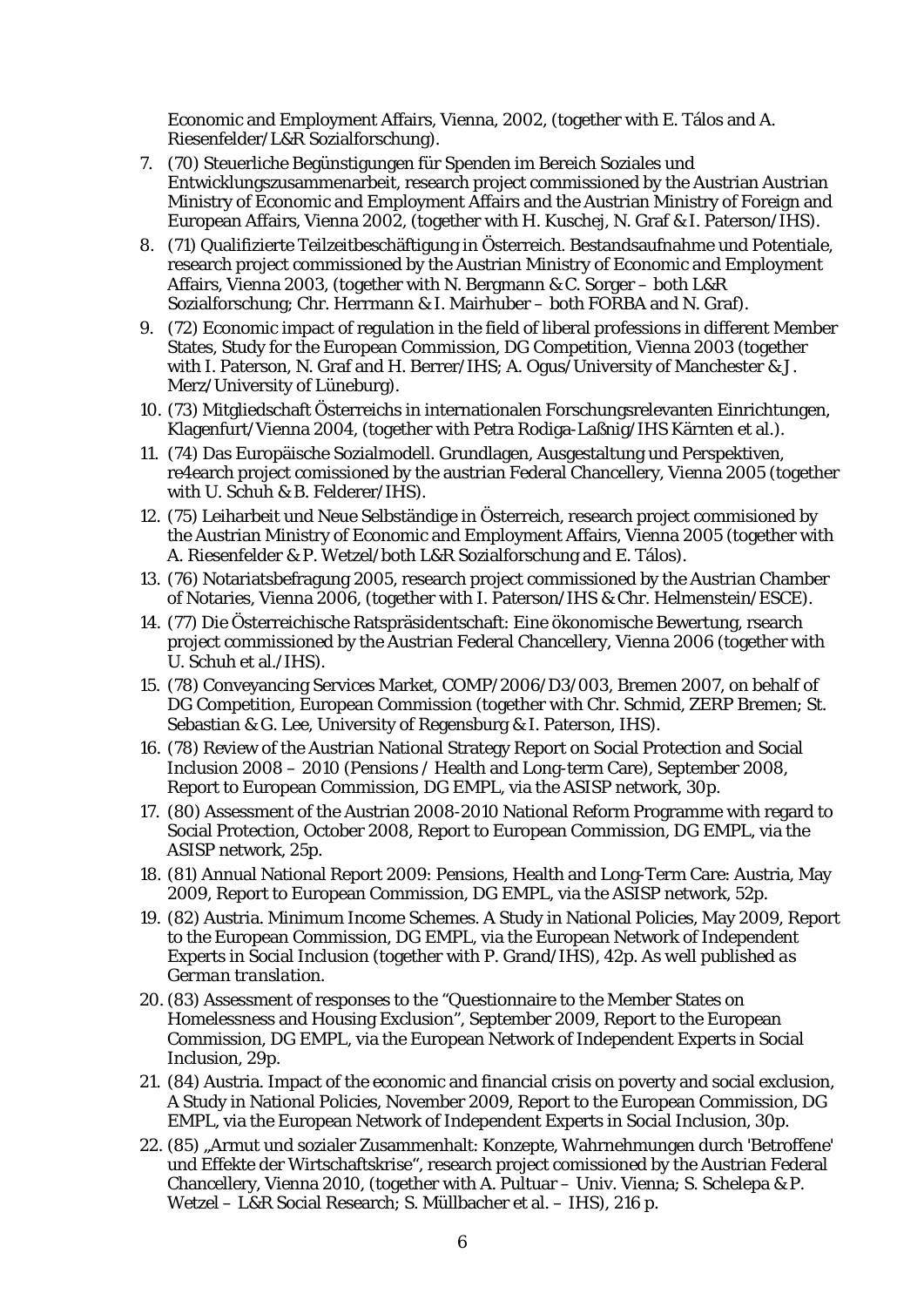- 23. (86) Austria. Social impact of the crisis and developments in the light of fiscal consolidation measures. A Study of National Policies; Vienna 2010, Report to the European Commission, DG EMPL, via the European Network of Independent Experts on Social Inclusion, 24p.
- 24. (87) Austria. In-work poverty and labour market segmentation. A Study of National Policies; Vienna 2010, report to the European Commission, DG EMPL, via the European Network of Independent Experts on Social Inclusion, 45p.
- 25. (88) Austria. Pensions, Health and Long-term Care; Annual National Report 2010; Vienna 2010, report to European Commission, DG EMPL, via the ASISP network, 49p.
- 26. (89) Ad-hoc survey on indicators "most commonly" used to quantify poverty in Austria; Report to the European Commission, DG EMPL, via the European Network of Independent Experts on Social Inclusion, 5p.
- 27. (90) Feeding-In und Feeding-Out in Österreich. Zusammenwirken der Lissabon-Strategie mit der offenen Methode der Koordinierung für Sozialschutz und soziale Eingliederung, research project commissioned by the Austrian Federal Ministry for Employment, Social Affairs and Consumer Protection, Vienna 2010, (together with U. Schuh et al. – IHS), 173p.
- 28. (91) Study on Flexicurity: Measuring the impact of flexicurity policies on the EU labour market; report on a research project commissioned by the European Commssion, DG EMPL, 2 Volumes, Vienna 2011, (together with A. Pultar – University of Vienna; K. Schönpflug, U. Schuh & I, Paterson - IHS), approx. 1,000p.
- 29. (92) Austria. Pensions, Health and Long-term Care; Annual National Report 2011; Vienna 2011, Report to the European Commission, DG EMPL, via the ASISP network, 53p.
- 30. (93) Austria. Assessment of progress towards the Europe 2020 objectives. Full Report. Vienna 2011. Report to the European Commission, DG EMPL, via the Network of Independent Experts on Social Inclusion, 55p.
- 31. (94) Austria. Assessment of policy developments in 2011. A Study of National Policies. Vienna 2011. Report to the European Commission, DG EMPL, via the Network of Independent Experts on Social Inclusion, 28p.
- 32. (95) Austria. Assessment of the 2011-2012 National Reform Programme with regard to Social Protection. Vienna 2011. Report to the European Commission, DG EMPL, via the ASISP Network, 32p.
- 33. (96) Austria. Promoting Social Inclusion of Roma. A Study of National Policies. Vienna 2011. Report to the European Commission, DG EMPL, via the Network of Independent Experts in Social Inclusion (together with A. Pultar – Univ. of Vienna), 61p.
- 34. (97) Contribution to the country profiles of the Pension Adequacy Report. Austria. Vienna 2012. Report to the European Commission, DG EMPL, via the ASISP network, 10p.
- 35. (98) Assessment of the 2012 National Reform Programme with regard to Social Protection. Austria. Vienna 2012. Report to the European Commission, DG EMPL, via the ASISP Network, 13p.
- 36. (99) Austria. Annual National Report 2012. Pensions, Health Care and Long-term Care. Vienna, March 2012, Report to the European Commission, DG EMPL, via the ASISP Network, 60p.
- 37. (100) Austria. Assessment of progress towards the Europe 2020 objectives. Full Report. Vienna, May 2012. Report to the European Commission, DG EMPL, via the European Network of Independent Experts in Social Inclusion, 27p.
- *38.* (101) Austria. Assessment of Implementation of European Commission Recommendation on Active Inclusion. A Study of National Policies. December 2012. Report to the European Commission, DG EMPL, via the European Network of Independent Experts in Social Inclusion, 51p. *Will as well be published as German translation.*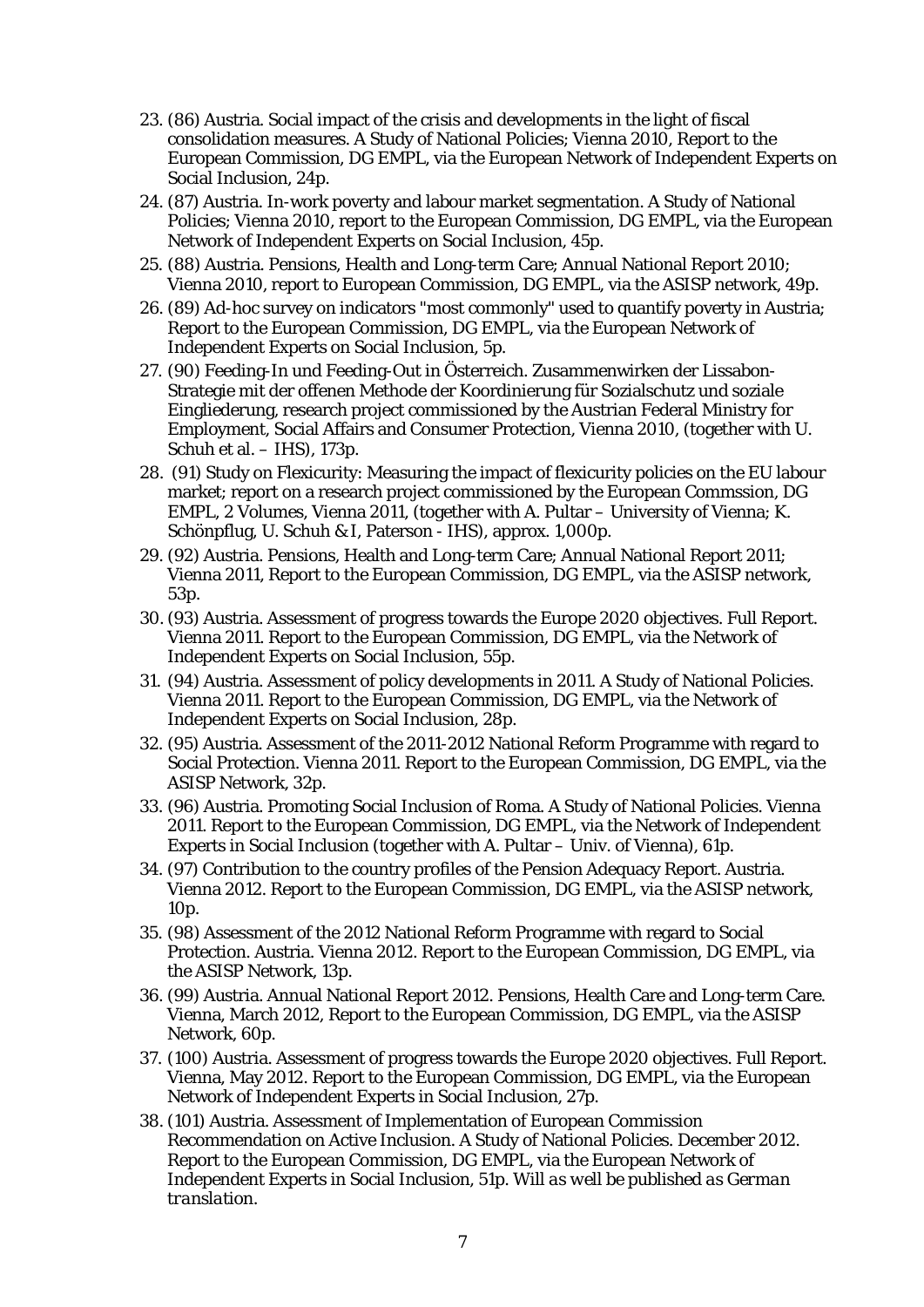- 39. (102) Austria. Country Profile: Challenges and priorities for action for the short and long term to reach the poverty and social exclusion reduction target, the integrated guideline 10 and the Social OMC social inclusion objectives. A Study of National Policies. Vienna 2012. Report to the European Commission, DG EMPL, via the European Network of Independent Experts in Social Inclusion, 66p.
- 40. (103). Assessing the implementation of National Roma Integration Strategies. Ad hoc report. Vienna, January 2012. Report to the European Commission, DG EMPL, via the European Network of Independent Experts in Social Inclusion, 10p.
- 41. (104) Assessment of National Reform Programmes (NRPs) 2013. Austria, Report to the European Commission, DG EMPL, via the ASISP Network, 9p.
- 42. (105) Assessment of progress towards the Europe 2020 objectives. A Study of National Policies. Austria; Report to the European Commission, DG EMPL, via the European Network of Independent Experts in Social Inclusion, May 2013, 46p.
- 43. (106) Country Document 2013. Pensions, health care and long-term care. Austria, Report to the European Commission, DG EMPL, via the ASISP Network, October 2013, 54p.
- 44. (107) Investing in children breaking the cycle of disadvantage. A Study of National Policies. Austria; Report to the European Commission, DG EMPL, via the European Network of Independent Experts in Social Inclusion, September 2013, 36p.
- 45. (108) Country Document 2013. Pensions, health care and long-term care. Austria, Update March 2014., Report to the European Commission, DG EMPL, via the ASISP Network, March 2014, 53p.

#### **Working Papers**

- 1. (109) Fink, M., E. Tálos (2001). The Austrian Welfare State: Development and Challenges, Vienna.
- 2. (110) Fink, M., E. Tálos (2003). Rolling Back the Welfare State? Austria, Denmark, Germany, Sweden and the United Kingdom Compared, Vienna.
- 3. (111) Fink, M. (2004). Internationale Erfahrungen der dezentralen Arbeitsmarkt- und Sozialpolitik: Potentiale, Probleme und die Rolle des Dritten Sektors, Vienna.
- 4. (112) Fink, M. (2008). "Pro-Poor Growth". Grundlagen und Diskussionspunkte, Working Paper AG Armutsminderung No. 1/2008, Vienna.
- 5. (113) Fink, M., A. Pultar (2009). Armutsindikatoren. Grundlagen, Entwicklungen, Stärken & Schwächen, Working Paper AG Armutsminderung No. 1/2009, Vienna.
- 6. (114) Fink, M., A. Pultar (2009). Armutskonzepte und Strategien der Armutsminderung, Working Paper AG Armutsminderung No. 2/2009, Vienna.

## **Scripts and Teaching Material**

- 1. (115) Fink, M., E. Tálos, P. Wetzel (2005). Soziale Sicherheit im internationalen Vergleich, Vienna.
- 2. (116) Bolkovac, M, M. Fink (2004). Finanzierung des Sozialstaates, VOEGB Script SR 13, Vienna.
- 3. (117) Bolkovac, M., M. Fink (2005). Finanzierung des Sozialstaates, VOEGB Script SR 13, completely revised & updated, Vienna.
- 4. (118) Bolkovac, M., M. Fink (2008). Finanzierung des Sozialstaates, VOEGB Script SR 13, completely revised & updated, Vienna.
- 5. (119) Fink, M. (2012/2013). Sozialpolitik im internationale Vergleich: Globale und Europäische Perspektiven, Script fort the course "Soziale Sicherheit im internationalen Vergleich - Entstehung und Wandel" at the MCI-University, Innsbruck.

#### **Other Minor Publications**

Note: As from 2001 I have stopped to keep records regarding most "minor publications" (as the ones listed below) as well as concerning interviews etc. for newspapers and electronic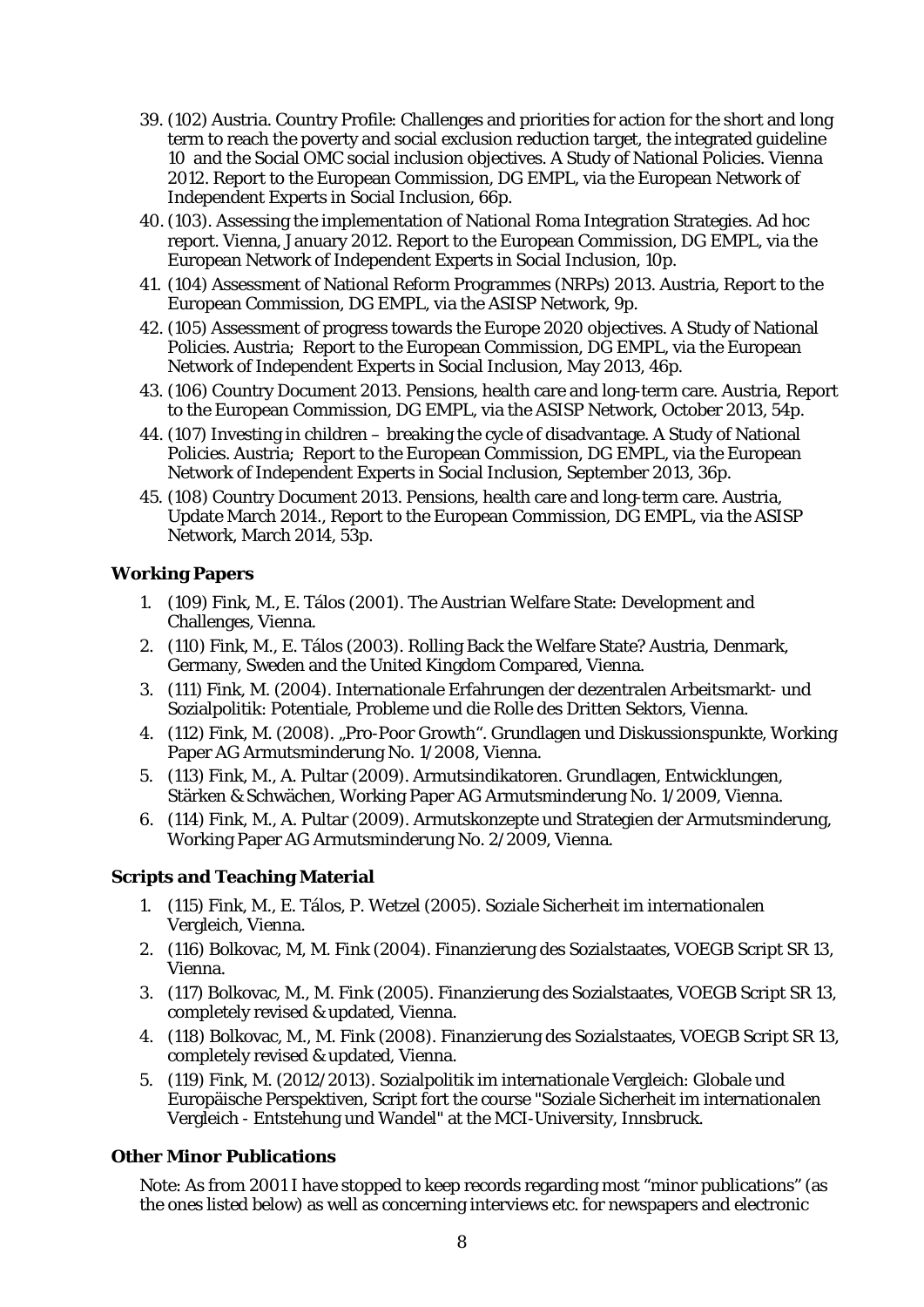media. However, I am regularly consulted by them regarding questions concerning social policy and related topics.

- 1. (120) Regulierung atypischer Beschäftigungsformen und Fraueninteressen, in: Die Universität 4/1998, 5-6, (together with E. Tálos).
- 2. (121) The Scope for (Re-)Regulating Professional Legal and Business Services in Austria, in: IHS Newsletter 3/99 (together with I. Paterson & Chr. Helmenstein).
- 3. (122) (Sub)chapters in: Das politische System Österreichs, ed. by Bundespressedienst, Wien 2000, (Leitung: E. Tálos).
- 4. (123) Ökonomie und Arbeit im Dorf, in: Verein Unser Dorf (Hg.): Dorf 2000. Visionen entwickeln – Zukunft gestalten, Eisenstadt, 2001.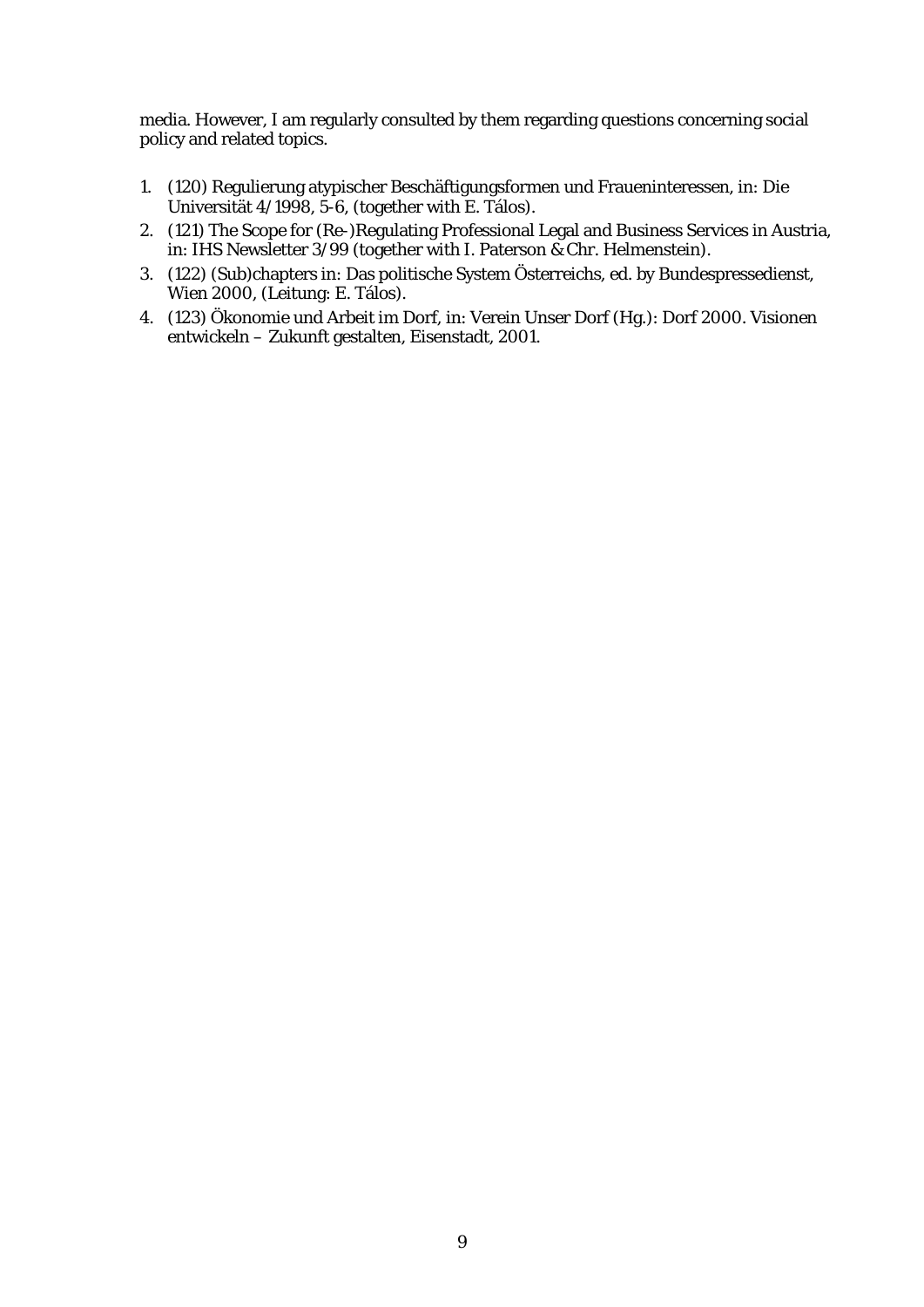## <span id="page-13-0"></span>**II) Lectures/Presentations/Activities**

## <span id="page-13-1"></span>*A) Lectures/Presentations at Scientific Conferences*

#### **A1) International**

- 1. (1) Fink, M (2001). Zum Spannungsverhältnis aktiver und passiver Maßnahmen, presentation held at the conference "Gemeinden als Partner im Kampf gegen Arbeitslosigleit", 16.-18.5.2001, Szombately, Hungary.
- 2. (2) Fink, M. (2001). The Austrian Welfare State. Development and Challenges. Presentation held at the "International Conference on Welfare State Systems: Development and Challenges", Jawaharlal Nehru University, New Delhi, India, 9-11 April 2001.
- 3. (3) Fink, M. (2006). Flexicurity and Welfare State Reform? Findings from an International Comparative Point of View. Presentation held at the international conference "Transformation of Social Policy in Europe: Patterns, Issues and Challenges for the EU-25 and Candidate Countries" organised by the Department of Political Science and Public Administration – METU, 13 - 15 April 2006 Ankara/Turkey.
- 4. (4) Fink, M. (2006). Structural Challenges and Strategic Options for Trade Unions in Europe, presentation at the TRACE Workshop "Trade Union Strategies", London, UK, 14.5.-16.5.2006.
- 5. (5) Fink, M. (2008). Die Struktur des Sozialsystems in Österreich. Entwicklung, Asgestaltung und Probleme in den Bereichen Arbeitslosenversicherung und Sozialhilfe, international seminar "Integration von arbeitsmarkt- und sozialpolitischen Unterstützungsleistungen"; EXPAK Österreich-Ungarn, 17.-18.11.2008, Gosztola, Hungary.
- 6. (6) Fink, M. (2008). Übergang in den Ruhestand und Erwerbsbeteiligung älterer Arbeitnehmerinnen und Arbeitnehmer in Österreich; Vortrag im Rahmen des wissenschaftlichen GVG-Ausschusses "Alterssicherung", 11.12.2008, Berlin, Germany.
- 7. (7) Fink, M. (2009). Sozialer Dialog als EUropäisches Ziel, presentation at the international seminar "Interest Mediation by Social Partners", 5.-6.3.2009, Bukarest, Romania.
- 8. (8) Fink, M. (2009). Exit Pathways to Early Retirement in Austria, presentation held at the annual meeting of ASISP European expert network, 2.-3.4.2009, Brussels, Belgium.
- 9. (9) Fink, M. (2010) The Impact of the Economic and Financial Crisis on Social Protection in a Comparative Perspective; presentation/keynote held at the asisp Annual Network Meeting, 25.-26.03.2010, Brussels, Belgium.
- 10. (10) Fink, M. (2010) Auswirkungen der Finanz- und Wirtschaftskrise auf die Sozialen Sicherungssysteme in den Mitgliedsstaaten der EU - ein Vergleich; invited speech at the GVG-Ausschusses "EU", 10.06.2010, Berlin.
- 11. (11) Fink, M. (2009). Reform of Minimum Income Schemes in Austria: From "Social Assistance" to the "Means-Tested Minimum Income Scheme", EU Network of Independent Experts on Social Inclusion, Annual Seminar, Stockholm, 09.-10.07.2009.
- 12. (12) Fink, M. (2009). The notion of extreme poverty in Austria: recent developments and methodical considerations, statement at the Conference "How to measure extreme poverty in the EU", organised by the European Commission, DG Employment, Social Affairs and Equal Opportunities, 22.09.2009, Brussels, Belgium.
- 13. (13) Fink, M. (2011). Austria: Human Resources in Long-term Care; presentation held at the ASISP annual network conference 2011, 29.03.2011-30.03.2011, Brussels.
- 14. (14) Fink, M. (2011). Langzeitpflege und Langzeitpflegepersonal in Österreich: Herausforderungen und Perspektiven; presentation held at the GVG Europaforum: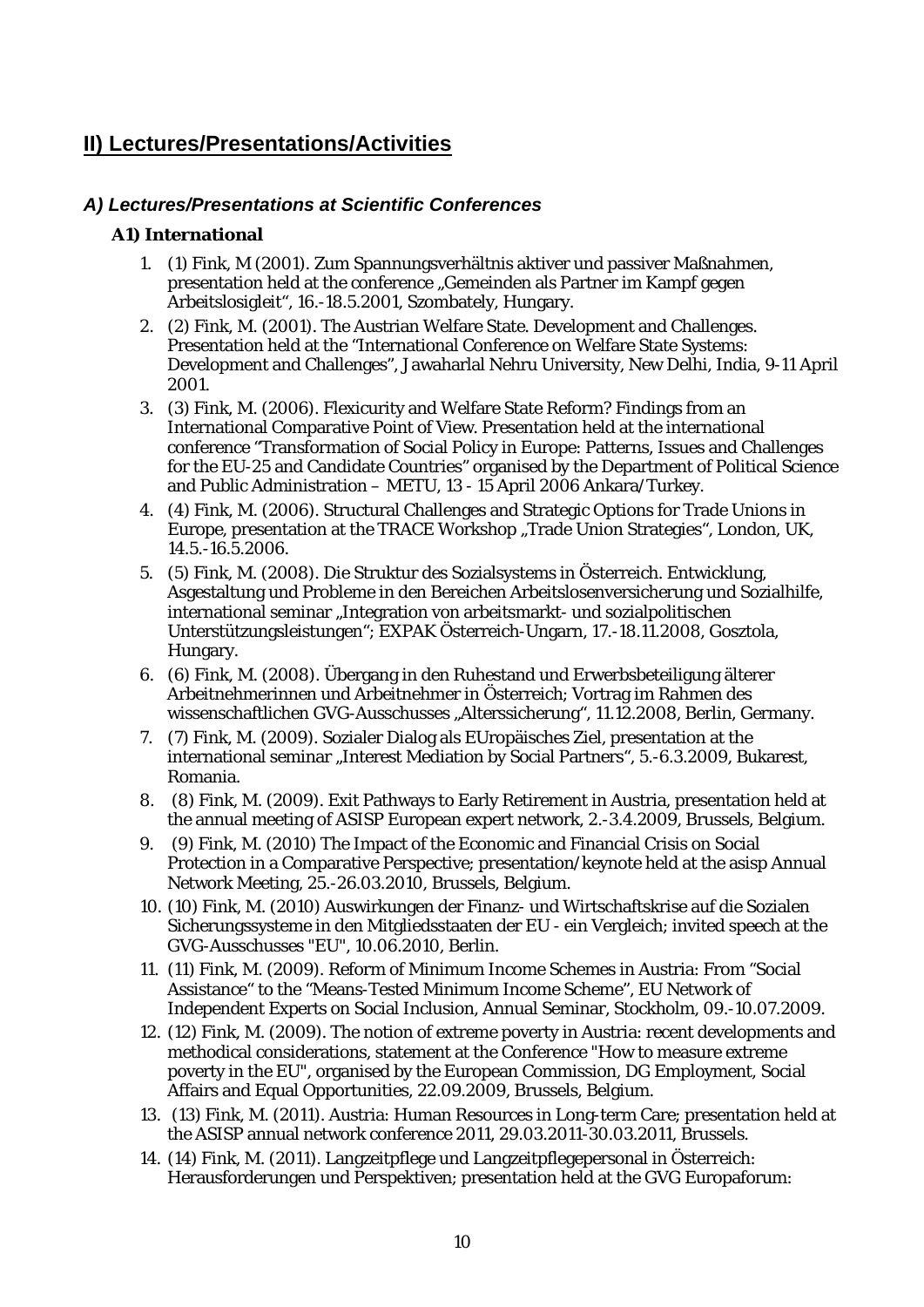Long-term care – Der Bedarf an Fachkräften in der Pflege im internationalen Vergleich, Berlin 20.11.2011.

- 15. (15) Fink, M. (2012). The Financial and Economic Crisis and Welfare Reform in Austria, EU Network of Independent Experts on Social Inclusion, Annual Seminar, Nicosia, 9.07.2012-10.07.2012.
- 16. (16) Fink, M. (2013). The Development of Youth Training and Employment Measures in Austria: An Example for Evidence-Based Policy Making (?),EU Network of Independent Experts on Social Inclusion, Annual Seminar, Vilnius, 11.07.2013-12.07.2013.
- 17. (17). Fink, M. (2013). Financing Social Policy and Non-Wage Labour Costs: The Austria Case, ASISP annual network conference 2013, 1.10.2013-2.10.2013, Brussels.

#### **A2) National**

- 1. (18) Fink, M. (2005). Atypische Beschäftigungsverhältnisse zur Bekämpfung von Armut?, presentation at the conference "Eine Chance auf Arbeit, (k)eine Chance gegen Armut?, closing conference of the project "IFAP", 09.03.2005, Graz
- 2. (19) Fink, M. (2005). Aktivierende Arbeitsmarktpolitik in Dänemark, presentation at the conference "Arbeitsmarktpolitik in Europa", organized by the Austrian Chamber of Labour, 14.-15.11.2005, Vienna.
- 3. (20) Fink, M. (2006). Das Interessensvertretungssystem in Österreich, presentation at the TRACE workshop "Organized Interests in Comparative Perspective", Vienna, 01.02.2006.
- 4. (21) Fink, M. (2006). Flexicurity as a Concept for Welfare State Reform? Findings from an Examination of Different Welfare State Systems: Austria, Denmark and the UK Compared, presentation at the workshop "New Spaces in European Governance", University of Vienna, 5.-6.5.2006.
- 5. (22) Fink, M. (2006). Postindustrielle Arbeitsmärkte und "New Social Risks": Herausforderungen und Lösungsansätze für Jugendliche und junge Erwachsene; presentation at the EQUAL-conference "Jung! Arbeitslos! Chancenlos", Vienna, 3.5.2006.
- 6. (23) Fink, M. (2006). Arbeitsmarktsituation und Lebensbereiche/Lebensziele von Jugendlichen und jungen Erwachsenen; presentation at the EQUAL-conference "Arbeit geht ab", Vienna, 19.9. 2006.
- 7. (24) Fink, M. (2006).Das "Europäische Sozialmodell": empirische Realität, politisches Programm oder Legitimationsstrategie?, presentation at the conference "Herrschaft. Macht. Geschichte", University of Vienna, 7-8.11.2006.
- 8. (25) Fink, M. (2007). Bedarfsorientierte Grundsicherung: Rahmenbedingungen, Gestaltungsprinzipien, Herausforderungen; presentation at the conference "Grundsicherung-Mindestsicherung", Salzburg, 21.4.2007-22.4.2007.
- 9. (26) Fink, M. (2007). Neue Soziale Risken, Armutsbekämpfung und bedarfsorientierte Mindestsicherung. Presentation at a conference organized by "Sozialreferat der Salzburger Landesregierung", Salzburg, 10.10.2007.
- 10. (27) Fink, M. (2007). Armutsfester Arbeitsmarkt. Make Work Pay!; presentation & closing panel discussant at the conference Bedarfsorientierte Mindestsicherung, organised by BMASK, Vienna, 11.11.2007.
- 11. (28) Fink, M. (2008). "Sozialstaatlichkeit" Ein Fremdwort in den USA (?); presentation at the conference "Die USA haben die Wahl. Chance für Veränderung? Gewerkschaften – Wirtschaft – Politik – Soziales", organized by Univ. Linz & Chamber of Labour of Upper Austria, Linz, 28.-29.4.2008.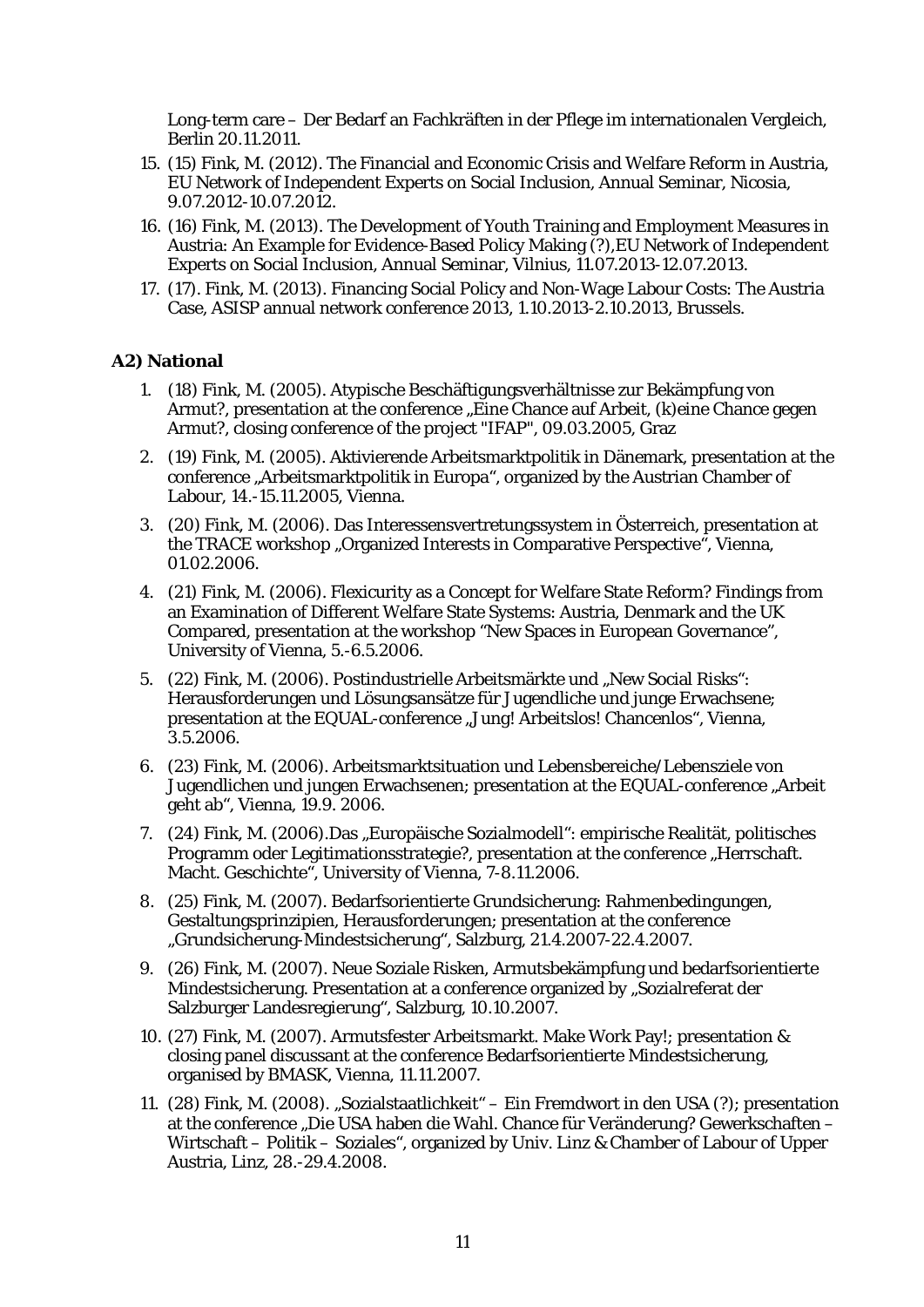- 12. (29) Fink, M. (2008). Der Menschrechtsansatz in Kontext anderer Ansätze zur Armutsminderung, presentation at the conference "Der Menschenrechtsansatz als Instrument zur Armutsminderung? Europäische und globale Perspektiven", organized by Univ. Vienna and VIDC, Vienna, 16.10.2008.
- 13. (30) Fink, M. (2009). Bedarfsorientierte Mindestsicherung als Instrument der Sozialund Arbeitsmarktintegration. Befunde und Diskussionspunkte zu einem komplexen Zielsystem, presentation held at the ÖKSA conference "Bedarfsorientierte Mindestsicherung in Hinblick auf Sozial- und Arbeitsmarktintegration", Vienna, 13.3.2009.
- 14. (31) Fink, M. (2009). Entwicklungen der Sozialpolitik in der Krise: Globale und EUropäische Perspektiven, presentation at the conference "Crisis without Alternative", organized by "Assoziation für kritische Gesellschaftsforschung" (AKG), Vienna, 03.- 04.07.2009.
- 15. (32) Fink, M. (2009). Österreich: Die Zukunft von Arbeit und Beschäftigung, presentation held at: Österreichisch-Slowenische Arbeitsmarktkonferenz: Arbeitsmärkte und Sozialsysteme nach der Krise, Klagenfurt, 09.09.2009.
- 16. (33) Fink, M. (2009). Welfare States & Social Protection: Konzeptionelle Grundlagen und Diskussionspunkte; presentation held at the workshop "Social Protection. Entwicklungen, Herausforderungen und Perspektiven aus EUropäischer und globalentwicklungspolitischer Perspektive", organized by University of Vienna and VIDC, Bruno-Kreisky-Forum, Vienna 25.11. 2009.
- 17. (34) Fink, M. (2009). Postindustrielle Neue Soziale Risken und Logiken ihrer politischen (Nicht-)Bearbeitung, presentation held at the Conference "Working Poor. Wege aus der Armut sind Wege aus der Krise", organized by Austrian Chamber for Labour, 15.12.2009, Vienna.
- 18. (35) Fink, M. (2010). "Aktivierung" als Instrument der Armutsminderung? Konzeptionelle Grundlagen und Überlegungen; presentation held at the the conference "Auroraplus, Armut – Ursachen, Dimensionen, Perspektiven", Johannnes-Kepler-University Linz, 15.04.2010, Linz.
- 19. (36) Fink, M. (2010). Instituionelle Rahmenbedingugnen und Strukturwandel am Arbeitsmarkt; arbeitsmarktpolitische und sozialpolitische Herausforderungen; presentation held at the conference "Aktive Arbeitsmarktpolitik in Wien und München. Strukturen, Rezepte, Perspetiven", organized by DSE Vienna, 10.05.2010, Vienna.
- 20. (37) Fink, M. (2010). "Armutsfalle Erwerbs(losigkeit): Konzeptionelle Grundlagen; empirische Befunde und politische Gestaltungsmöglichkeiten", presentation held at: Bundestagung OBDS 2010 "Mut trotz Armut", 21.06.2010.-22.06.2010, Dornbirn.
- 21. (38) Fink, M. (2010). "Aktivierung" im Spannungsfeld Neuer Sozialer Risken: "activation" vs. "active inclusion", presentation held at: International KRISO Conference 2010, 04.11.2010-05.11.2010, Vienna.
- 22. (39) Fink, M. (2010). Soziale Sicherung anders Denken Ansätze einer umfassenden sozialen Sicherung, invited lecture within the series "Soziale Frage im Wandel - Probleme und Perspektiven des Sozialstaates und der Arbeitsgesellschaft", organized by University of Innsbruck and MCI, 19.11.2010, Innsbruck.
- 23. (40) Fink, M. (2011). Internationale Modelle der Activation bzw. Active Inclusion zwischen Zwang, Freiwilligkeit und Förderung, presentation held at the conference "Active Inclusion; Erwerbspotential von SH-EmpfängerInnen"; organized by ABIF and AMS, 13.05.2011, Vienna.
- 24. (41) Fink, M. (2011). Mindestsicherungssysteme: Überblick und Entwicklungstrends im EU-Vergleich, presentation held at the symposium "Von einer kompensatorischen zu einer emanzipatorischen Sozialpolitik in Europa"; organized by BIEN Austria and KSOe, 14.10.2011, Vienna.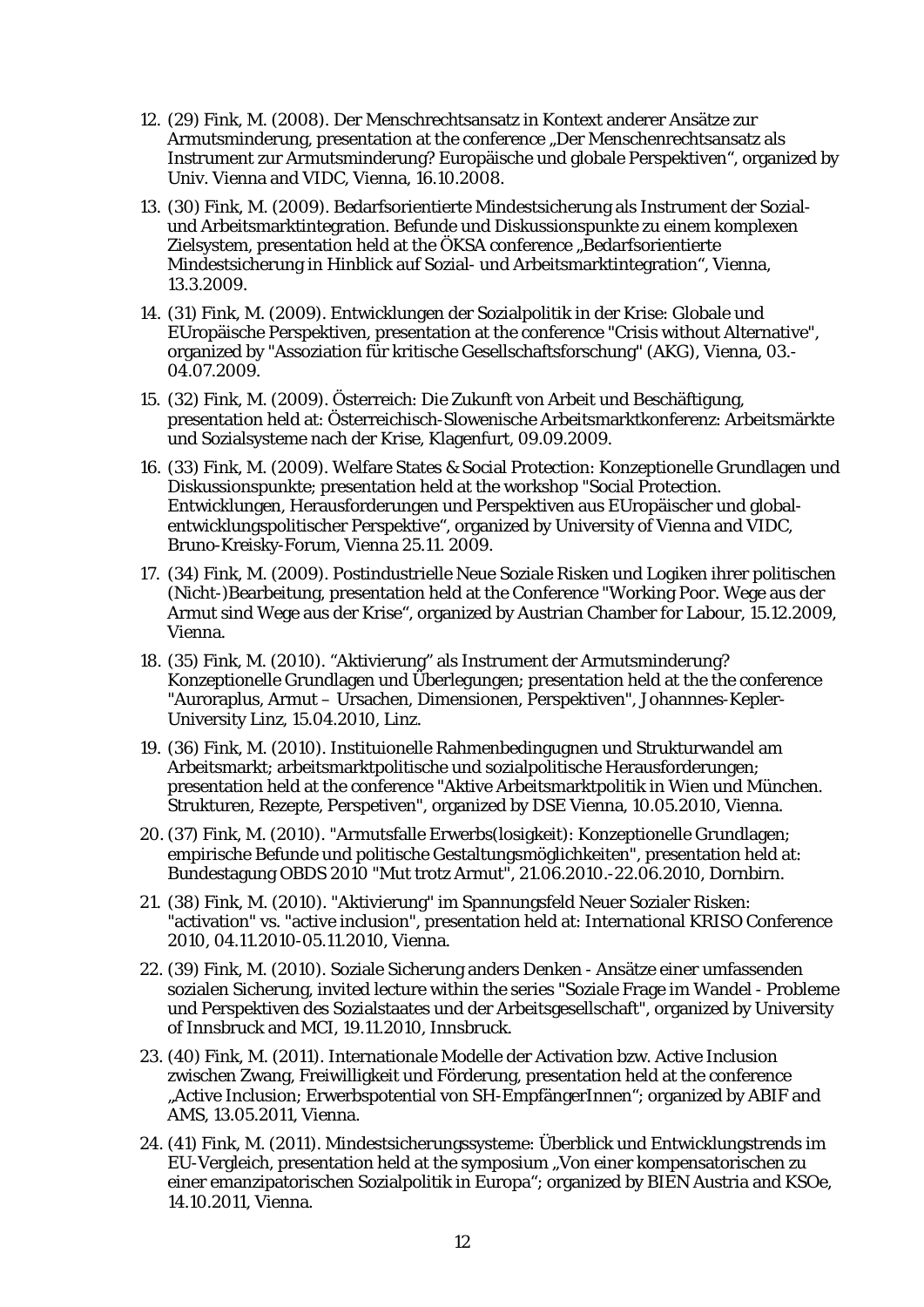- 25. (42) Fink, M. (2011). Working poor als Problem sozialpolitischer Steuerung: Herausforderungen, strategische Ansätze und Determinanten politischer Reform(blockad)en, presentation held at the conference "Arm trotz Erwerbsarbeit -Working poor in Österreich"; organized by University of Salzburg, 09.11.2011, Salzburg.
- 26. (43) Fink, M. (2012). Working Poor als nachrangiges Problem? Grundlagen und Folgen der bisherigen Engführung armutspolitischer Debatten, presentation held at the conference "Wenn Arbeit nicht vor Armut schützt - Erwerbsarmut in Österreich"; organized by ABIF and AMS, 18.06.2012, Vienna.
- 27. (44) Fink, M. (2012). NDC: An option for the Austrian pension system (?)and challenges of a related reform process; invited input held at the symposion "Beitragskonten auf Umlagebasis - Die neue Welt der Alterssicherung", organised by Europäisches Zentrum für Wohlfahrtspolitik und Sozialforschung, Institut für Höhere Studien and EcoAustria, 24.09.2012, Vienna.
- 28. (45) Fink, M. (2012). Governance New (?): Problems auf Remodeling Social Benefit Systems (in Times of Economic Turbulences). Austrian and Comparative European Perspectives; presentation held at the symposion "How to cope with? Social Security in times of economic turbulences", organized by University of Vienna, 08.10.2012- 09.10.2012, Vienna.
- 29. (46) Fink, M./H. Schweighofer (2012). Soziale Ungleichheit erneut im Blick: Situation und Entwicklungen in Österreich und im Europäischen Vergleich, presentation at the workshop "Soziale Ungleichheit erneut im Blick: Europäische und globalentwicklungspolitische Perspektiven", organized by University of Vienna and VIDC, 15.11.2012, Vienna.

## <span id="page-16-0"></span>*B) Lectures/Presentations (other than Scientific Conferences)*

## **B1) International**

- 1. (47) Fink, M., I. Paterson (2003). Regulierung Freier Berufe. Presentation held at BAK Basel, 29.10.2003, Basel, Switzerland.
- 2. (48) Fink, M. (2007). Social Policies for Development: The State of Discussion in Austria, presented at the secnd inter-agency information exchange on scial protection activities (Show & Tell on Social Protection), organoized by ILO and Worldbank, 21.02.2007, Geneva.
- 3. (49) Fink, M. (2009). Social Protection in Austrian Development Policy, presentation at the workshop "Show & Tell on Social Protection" organized by ILO and Worldbank, 23.01.2009, Paris.
- 4. (50) Fink, M. (2010). Changes in the Labour Markets: Developments across EU-Member States and Implications fpr Social Policy and Social Protection; presentaion held at the workshop "Changes in Labour Markets: The European Flexicurity Process - Developments in Austria and Bulgaria", organized by KOOP AT-BG, 20.04.2010- 21.04.2010, Sofia.
- 5. (51) Fink, M. (2012). Die österreichische nationale Roma Strategie (NRIS): Pläne und Herausforderunge, presentation held at the workshop "Social Inclusion of Roma", organised by L&R Social Research, 21.06.2012, Nagykanizsa (Hungary).
- 6. (52) Fink, M. (2013). Active Labour Market Policies in Austria; TAIEX "Workshop on Active Labour Market Policy Programmes and Measures"; Internal Market 51965; organised in collaboration with: Ministry of Labour, Social Protection and Family of the Republic of Moldova; Chisinau, Moldova; 16-17th May 2013.

## **B2) National**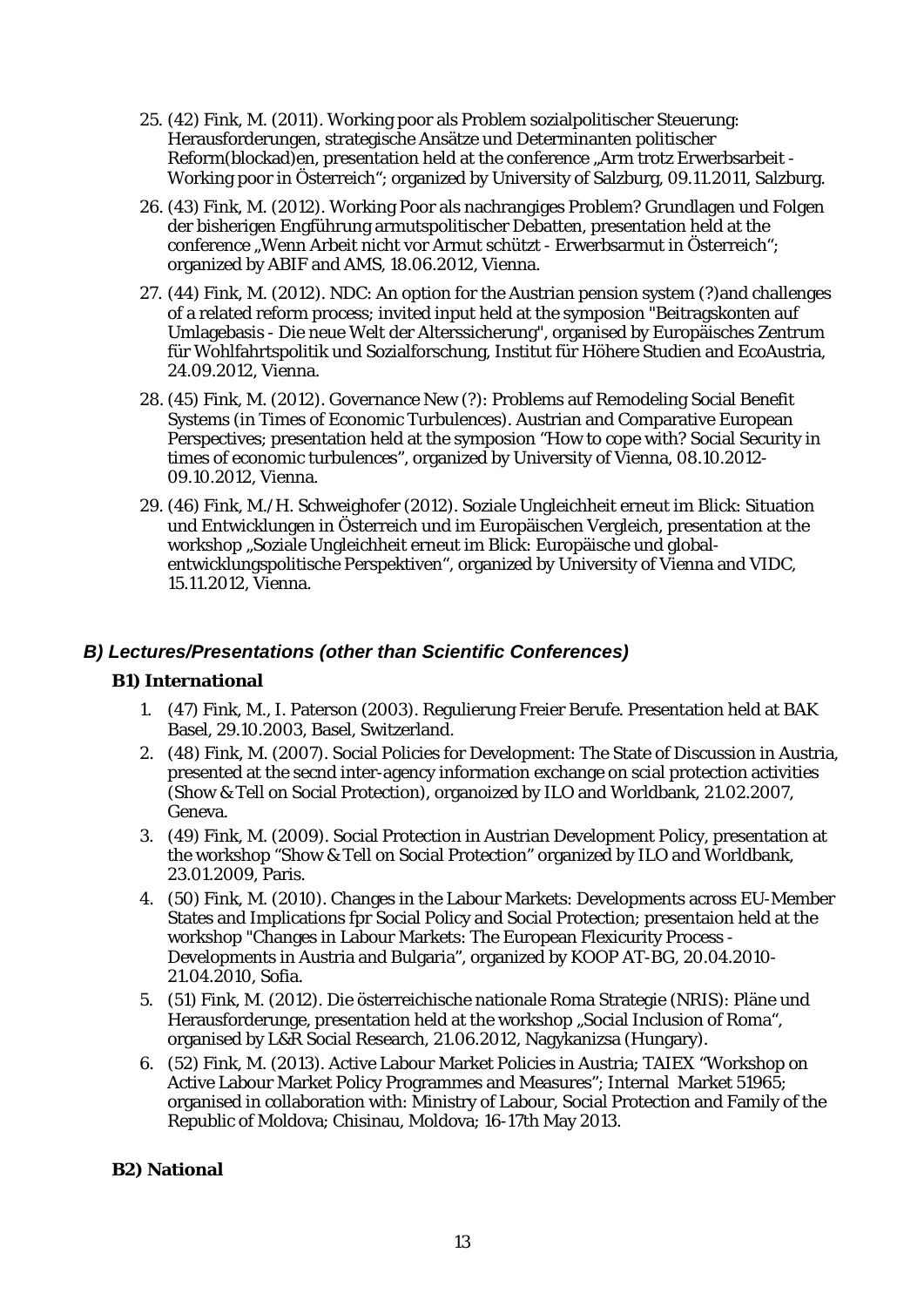Note: I have not been keeping records regarding lectures and presentations without explicit scientific nexus. For that reason the list provided here is not complete.

- 1. (53) Fink, M. (2000). Dezentrale Politik gegen Arbeitslosigkeit und das Spannungsverhältnis aktiver und passiver Maßnahmen, presentations held at "Dorferneuerungsklausur", Großwarasdorf, 10.-11.03.2000.
- 2. (54) Fink, M. (2002). Wirtschaft, Sozialpolitik und soziale Beziehungen, presentation/lecture held for Universitätslehrgang Politische Bildung, 18.4.2002, Spital am Phyrn.
- 3. (55) Fink, M. (2004). The Welfare State in Austria, lecture held for MBA-students of the University of Queensland visiting Austria/Vienna University, 24.01.2004, Univ. Vienna.
- 4. (56) Fink, M. (2004). Der Österreichische Sozialstaat im internationalen Vergleich, presentation/lecture held for Universitätslehrgang Politische Bildung, January 2004, Innsbruck.
- 5. (57) Fink, M. (2004). Sozial- und Gewerkschaftspolitik im internationalen Vergleich und unter besonderer Berücksichtigung der nordeuropäischen Länder, presentation held at a workshop organized by ÖGB, 24.06.2004, Vienna.
- 6. (58) Fink, M. (2004). Wirtschafts- und Beschäftigungspolitik im Wohlfahrtsstaat, presentation/lecture held for Universitätslehrgang Politische Bildung, November 2004, Linz.
- 7. (59) Fink, M. (2005). The Welfare State in Austria and Europe, lecture held for MBAstudents of the University of Queensland visiting Austria/Vienna University, 27.01.2005, Univ. Vienna.
- 8. (60) Fink, M. (2005). Grundprinzipien und Finanzierung wohlfahrtsstaatlicher Politik im internationalen Vergleich, presentation/lecture held for VOEGB/AK, 28.02. 2005, Mödling.
- 9. (61) Fink, M (2005). Sozialstaatliche Politik in Dänemark und Schweden, presentation/lecture held for VOEGB/AK, March 2005, Mödling.
- 10. (62) Fink, M. (2005). Soziale Sicherheit im internationalen Vergleich, presentation/lecture held for Universitätslehrgang Politische Bildung, 04.03.2005, Linz.
- 11. (63) Fink, M. (2005). Soziale Sicherheit im internationalen Vergleich, presentation/lecture held for Universitätslehrgang Politische Bildung, 01.04.2005, Linz.
- 12. (64) Fink, M. (2005). Armut und soziale Ausgrenzung im Wohlfahrtsstaat, presentation held for the kick-off-meeting "Kompetenzteam Soziales" of SPÖ, 02.05.05, Vienna.
- 13. (65) Fink, M. (2005). Modelle Europäischer Wohlfahrtsstaaten im Vergleich, lecture/seminar held for AK Steiermark, 09.05.05, Graz.
- 14. (66) Fink, M. (2005). Sozialpolitik in Österreich. Vom "goldenen Zeitalter" zur Krise (?); presentation held at a public panel discussion otganized by ARGE Jugend and Clio, 24.11.2005, Graz.
- 15. (67) Fink, M. (2005). Sozialstaatliche Politik. Grundlagen, Ausgestaltung, Herausforderungen, presentation/lecture held for Universitätslehrgang Politische Bildung, 16.11.2005, Klagenfurt.
- 16. (68) Fink, M. (2006). European Welfare States, lecture held for MBA-students of the University of Queensland visiting Austria/University of Vienna, 26.01.2006, Univ. Vienna.
- 17. (69) Fink, M. (2006). Sozialstaatliche Politik: Grundlagen, Ausgestaltung im internationalen Vergleich, Sozialstaatliche Politik und Europäische Integration, lecture/seminar for VOEGB/AK, 27.3.2006, Kirchberg.
- 18. (70) Fink, M. (2006). Sozialstaatliche Politik in Skandinavien: Dänemark und Schweden, lecture/seminar for VOEGB/AK, 28.3.2006, Kirchberg.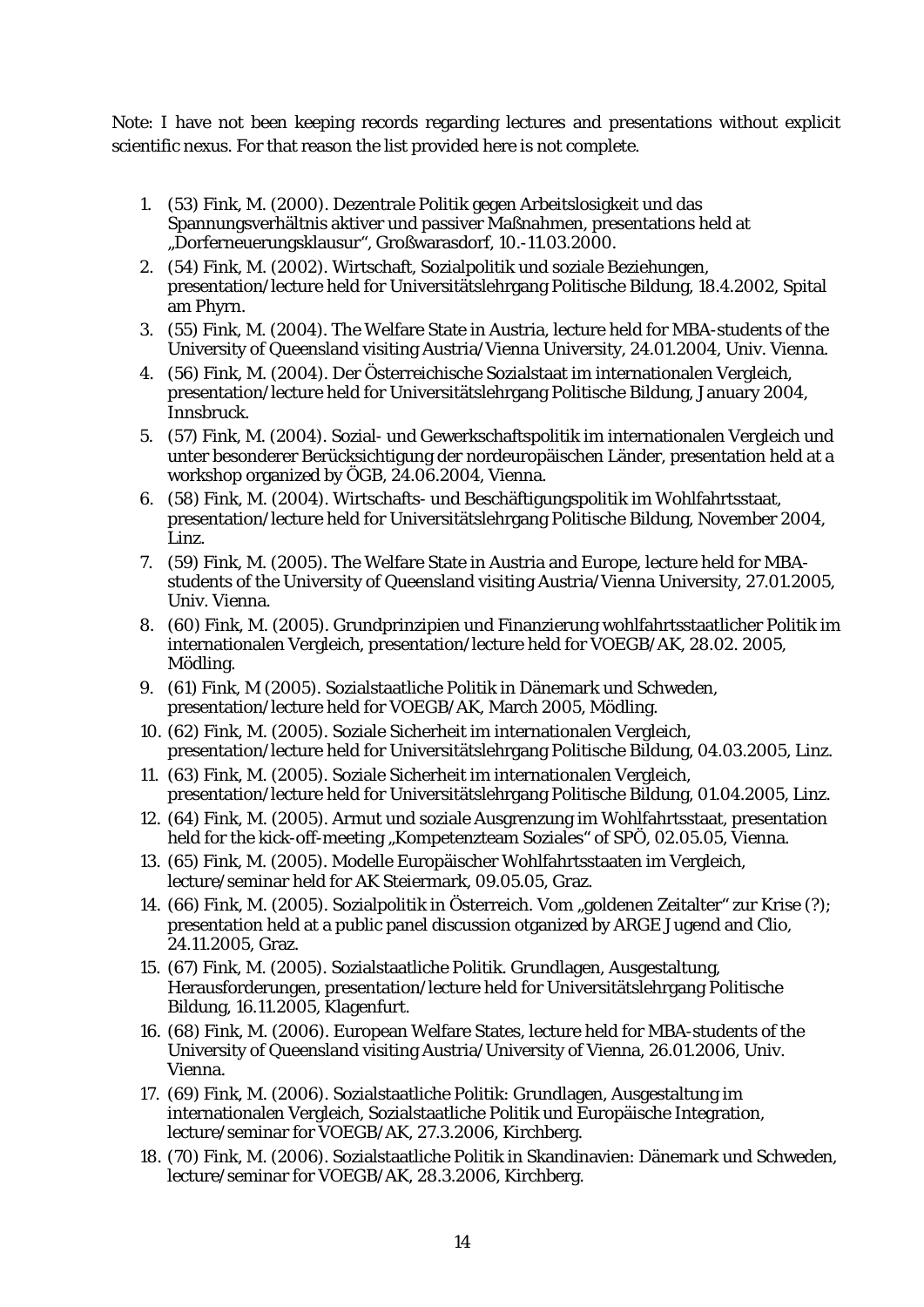- 19. (71) Fink, M. (2006). Sozialstaat Österreich. Theoretische Einführung, scientific instruction for the guides of the exhibition "A-Sozial. Wanderausstellung Sozialstaat Österreich", 05.05.2006, Graz.
- 20. (72) Fink, M. (2006). Erfolgsmodell Schweden? Grundlagen, Entwicklungen, Outcomes, public presentation at the Grüne Bildungswerkstadt Steiermark, November 2006, Graz.
- 21. (73) Fink, M. (2007). Wohlfahrtsstaatliche Politik im internationalen Vergleich: Grundlagen, Ausgestaltung, Herausforderungen und Perspektiven, presentation/lecture held for Universitätslehrgang Politische Bildung, 01.02.2007, Linz.
- 22. (74) Fink, M. (2007). Paradigmen, Strategien und Instrumente armutsmindernder Politiken, presentation for ADA working group on poverty reduction, 06.03.2007, Vienna.
- 23. (75) Fink, M. (2007). Neue Soziale Risken (NSR): Bedarfsorientierte Mindestsicherung als zentraler Problemlösungsansatz?, presentation at a workshop organized by Sozialreferat of the Erzdiözese Linz, 10.10.2007, Puchberg.
- 24. (76) Fink, M. (2008). Flexicurity und Bedarfsorentierte Mindestsicherung, presentation held at a public panel discussion organized by BEIGEWUM, 07.02.2008, Vienna.
- 25. (77) Fink, M. (2008). Politik und Wirtschaft I: Politische Ökonomie der Arbeit, presentation/lecture held for Universitätslehrgang Politische Bildung, June 2008, Linz.
- 26. (78) Fink, M. (2008). Pro-poor Growth: Policy Paradigma oder doch nur Instrument partieller gemeinsamer Zielbestimmungen?, presentation for ADA working group on poverty reduction, March 2008, Vienna.
- 27. (79) Fink, M., A. Pultar (2008). Ex Ante Poverty Impact Assessment (PIA), presentation for ADA working group on poverty reduction, 30.09.2008, Vienna.
- 28. (80) Fink, M., A. Pultar (2008). Armut und Armutsminderung. Konzepte und Strategien, presentation for ADA Themendienstag, 16.12.2008, Vienna.
- 29. (81) Fink, M. (2009). Das Konzept Social Protection: Grundlagen und Diskussionspunkte, presentation for ADA working group on poverty reduction, 19.05.2009, Vienna.
- 30. (82) Fink, M. (2009). Definitionen und Interpretationen von Armut: Wissenschaftliche und anwendungsorientierte Perspektiven, presentation held at the Workshop "Armutsminderung im Kontext Südosteuropa: Grundlagen, Instrumente und Herausforderungen", Austrian Ministry for European and Foreign Affairs / Austrian Development Agency, 27-28.08.2009, Vienna.
- 31. (83) Armutsgefährdungsquoten: ein zu kurz greifender Indikator, invited input at the panel discussion "zusammenwirken - aber wie?" at the workshop "neue Wege aus der Frauenarmut", organized by AURORAplus, 26.11.2009, Graz.
- 32. (84) EUropäische Sozialpolitik zwischen Legitiomationsstrategie und politischem Programm, presentation at the panel discussion "Soziales Europa? Erfolge, Hindernisse, Herausforderungen auf dem Weg der EU zu einer sozialen Union", Katholisches Bildungswerk Wien, 27.11.2009, Vienna.
- 33. (85) Fink, M. (2010). Das Ziel der Armutsbekämpfung auf EU-Ebene und nationale Wohlfahrtspolitiken, media-conference "Armut – Hinschauen – Helfen", organised by Austrian Federal Ministry for Employment, Social Affairs and Consumer Protection (BMASK), 21.01.2010, Vienna.
- 34. (86) Fink, M. (2010). Arbeitsmarktpolitik und Flexicurity, "Seminar W 9 Herausforderungen an Gesellschaftspolitik. Problemlagen – Positionen – Lösungansätze EUropäische Sozialpolitik zwischen Legitimationsstrategie und politischem Programm", organized by Donau University Krems and Chamber of Labour of Upper Austria, 24.02.2010, Linz.
- 35. (87) Fink, M. (2010). Minimum Income Schemes und Aktivierung: Internationale Entwicklungen; presentation held at the conference "Information und Austausch zur Bedarfsorientierten Mindestsicherung unter besonderer Berücksichtigung der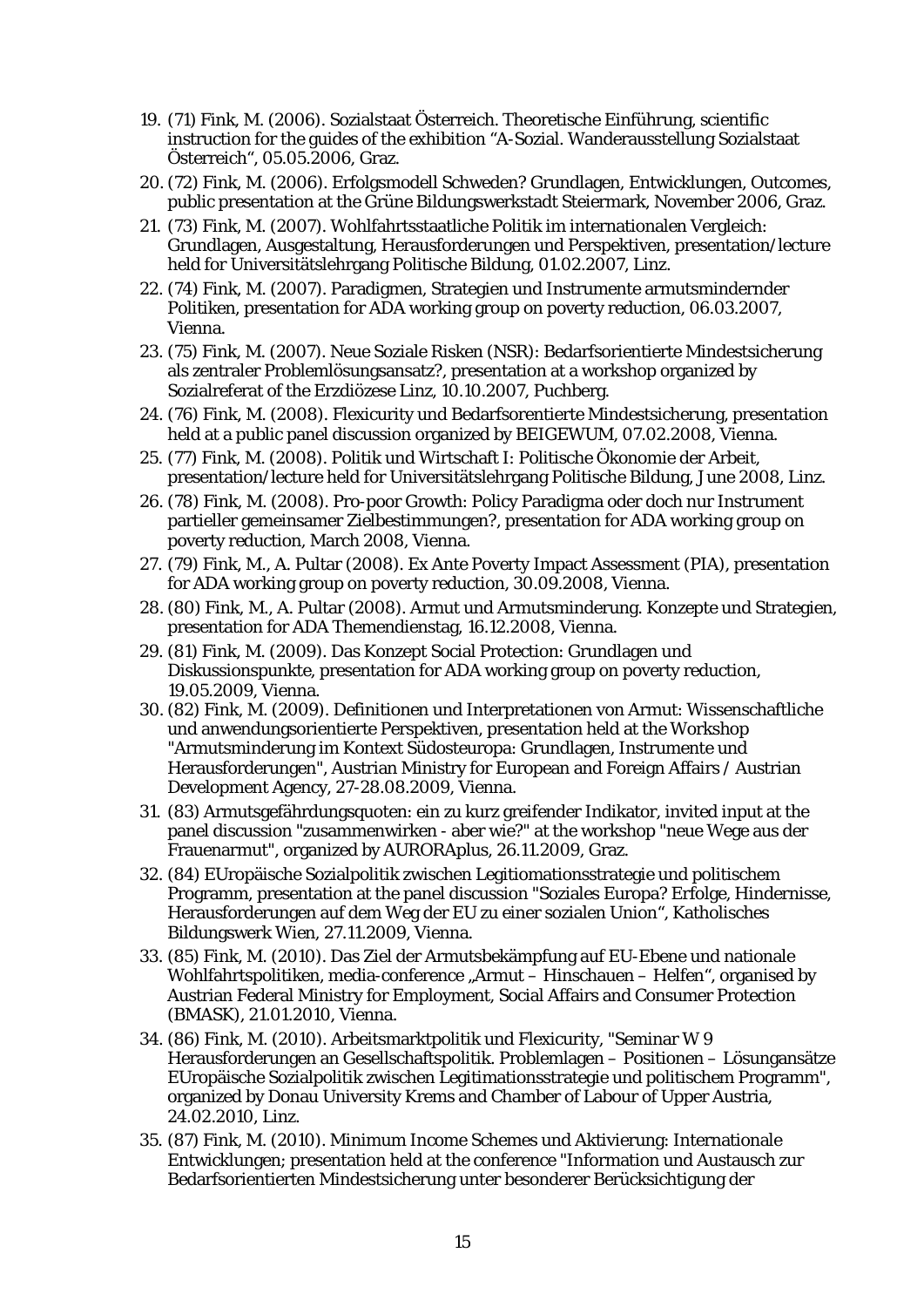Umsetzungspraxis der TEPs", organised by Austrian Federal Ministry for Work, Social Affairs and Consumer Protection (BMASK), 18.05.2010, Vienna.

- 36. (88) Fink, M. (2010). Fachliche und politische Kontroversen zur Bedarfsorientierten Mindestsicherung in Österreich, presentation held at the Seminar "Strategien zur sozialen Eingliederung und Beschäftigungspolitiken; Beispiele in Österreich und Rumänien, organised by KOOP AT-RO (funded by the Austrian Federal Ministry for Work, Social Affairs and Consumer Protection (BMASK)), 20.05.2010, Vienna.
- 37. (89) Fink, M. (2010). "Working poor Armut und soziale Ausgrenzung trotz Erwerbstätigkeit"; Keynote held at: Trilaterale Arbeitsmarktkonferenz AT-SK-CZ (funded by the EU, European Regional and Development Fund and the Austrian Federal Ministry for Work, Social Affairs and Consumer Protection (BMASK)); Parndorf, 14.10.2010- 15.10.2010, Parndorf.
- 38. (90) Fink, M. (2010). "Soziale Inklusion/Exklusion und Teilnahme am Erwerbsleben: Konzeptionelle Überlegungen und Wahrnehmungen 'armutserfahrener' Personen", presentation held at: Trilaterale Arbeitsmarktkonferenz AT-SK-CZ (funded by the EU, European Regional and Development Fund and the Austrian Federal Ministry for Work, Social Affairs and Consumer Protection (BMASK)); Parndorf, 14.10.2010-15.10.2010, Parndorf.
- 39. (91) Fink, M./P. Wetzel (2010). "Armut und sozialer Zusammenhalt: Konzepte, Wahrnehmungen durch 'Betroffene' und Effekte der Wirtschaftskrise"; presentaion held at: Diskussionsforum Europäische Integration, Federal Chancellery auf Austria, 16.11.2010, Vienna.
- 40. (92) Fink, M. (2012). Österreich als "island of bliss"? Rezente arbeitsmarkt- und sozialpolitische Entwicklungen im internationalen Vergleich; invited keynote at the symposion "TEP-Innovations-Drehscheiben. Gut funktionierende Partnerschaften als Basis für innovative Prozesse"; organized by the Federal Ministry of Employment, Social Affairs and Consumer Protection, 25.09.2012, Vienna.
- 41. (93). Fink, M. (2012). Armut trotz Erwerbsarbeit. Verbreitung, Verteilung & Erklärungsfaktoren, invited presentation at the 2nd 2012 meeting of Armutsplattform, organized by the Federal Ministry of Employment, Social Affairs and Consumer Protection, 14.12.2012, Vienna.
- 42. (94). Fink, M. (2013). SDG- und Post-MDG Debatten. Entwicklungen und Implikationen, SDG- und Post-MDG Debatten, 06.06.2013.

## <span id="page-19-0"></span>**C) Activities in the Context of Scientific Conferences, Workshops, etc. (e.g. organizational input)**

## **C1) International**

## **C2) National**

- 1. (95) Conceptualization and organisation: Conference "Armut hier, Armut dort Perspektiven und Erfahrungsaustausch zu Armut und Strategien der Armutsminderung aus österreichisch/europäischer und global-entwicklungspolitischer Sicht", organized by University of Vienna and VIDC on behalf of the Austrian Development Agency (ADA), 20.-21.11. 2007, Bruno-Kreisky-Forum, Vienna.
- 2. (96) Conceptualization and organisation: Conference "Armutsminderung durch den Menschenrechtsansatz. Europäische und globale Perspektiven", organized by University of Vienna and VIDC on behalf of the Austrian Development Agency (ADA), 15.-16.10. 2008, Bruno-Kreisky-Forum, Vienna.
- 3. (97) Conceptualization and organisation: Workshop "Armutsminderung im Kontext Südosteuropa: Grundlagen, Istrumente und Herausforderungen", together with Austrian